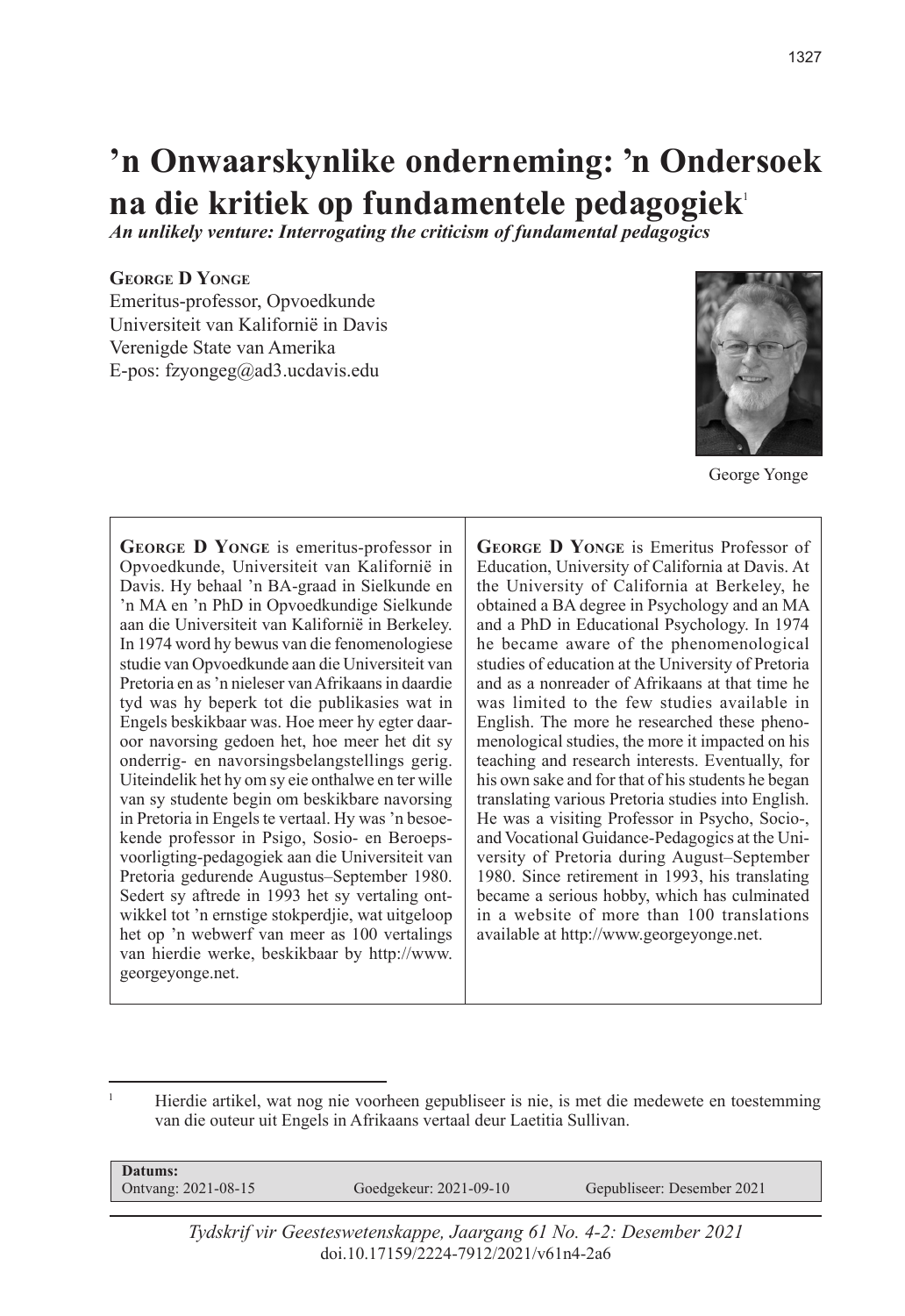## **ABSTRACT**

### *An unlikely venture: Interrogating the criticism of fundamental pedagogics*

*This paper begins with a brief historical sketch of how, in 1974, my thinking moved from a natural science approach, to the study of educational psychology, to the phenomenological approach pursued at the University of Pretoria. I found what I was looking for – a competent and comprehensive phenomenology of educating in all of its part-perspectives, including fundamental pedagogics. While studying and teaching these contents, in 1980, I was shocked to read scathing criticisms and characterisations of fundamental pedagogics claiming that Pretoria pedagogics was designed to provide an academic justification of apartheid education in that it was said to be little more than an expression of the racist, authoritarian policies of Christian Nationalism. If these claims were accurate, this would mean I was involved in an unlikely venture in as much as I have anti-apartheid and non-racist sentiments such that this asserted purpose of fundamental pedagogics, in particular, and pedagogics, in general, would be in conflict with my own values and philosophy of life. Fortunately, my first-hand experiences with the phenomenological endeavours at Pretoria do not support these claims. This gives rise to the question: How is it possible that the critics of fundamental pedagogics and I both are equally convinced of the accuracy of our understandings of fundamental pedagogics and what has given rise to this discrepancy?*

*The main thrust of this paper addresses this question. Since an investigator's method will influence strongly what legitimately can or cannot be expressed about a particular phenomenon, the most appropriate method of investigation is deemed to be the phenomenological method, as the aim is to interrogate the phenomenon of education, as (was) the intent of fundamental pedagogics in the 1980s at the University of Pretoria. Phenomenology is a method designed to disclose the essences or universal structures of a phenomenon. Its first step is called the phenomenological reduction, epoche, bracketing. This step gets us closer to the phenomenon itself by temporarily holding in abeyance the essence-blinding influences of whatever kind (e.g., assumptions, theories, ideologies [explicitly the Christian Nationalism of apartheid South Africa], philosophies of life, etc.). A consequence of this bracketing is that an investigator's access to and dialogue with a phenomenon will not be disrupted or distorted by what is being bracketed. Within this bracketing, the eidetic reduction or method of free variation is performed as a way of disclosing and highlighting what seem to be essences. These essences are universal and thus do not imply or require a particular ideology, etc. Otherwise they wouldn't be universal. Next, a hermeneutic method is used to illuminate and clarify the meaning of each essence (what function does it serve). Finally, the dialectial (triadic) method is used to determine the coherences among the essences (how do they serve as mutual conditions for each other to occur). Practising fundamental pedagogics (and pedagogics in general) occur*  only *while bracketing is engaged. This means that fundamental pedagogics only can scientifically describe the essences and structures of the reality of educating but* not *its contents (e.g., a particular religious commitment or political view that has been held in abeyance by bracketing).*

*Pretoria calls the activity within brackets a science of or a theory of the reality of educating. And this gives rise to distinguishing the pre-scientific, the scientific and the post-scientific, where bracketing is absent from the pre- and post-scientific attitudes, and ideologies, etc. rightly play a critical role in the reality of educating. Even though fundamental pedagogics is not in a position and doesn't aim to select particular ideologies that are necessary for the act of educating, in revealing and describing these universals of this activity, these essences,*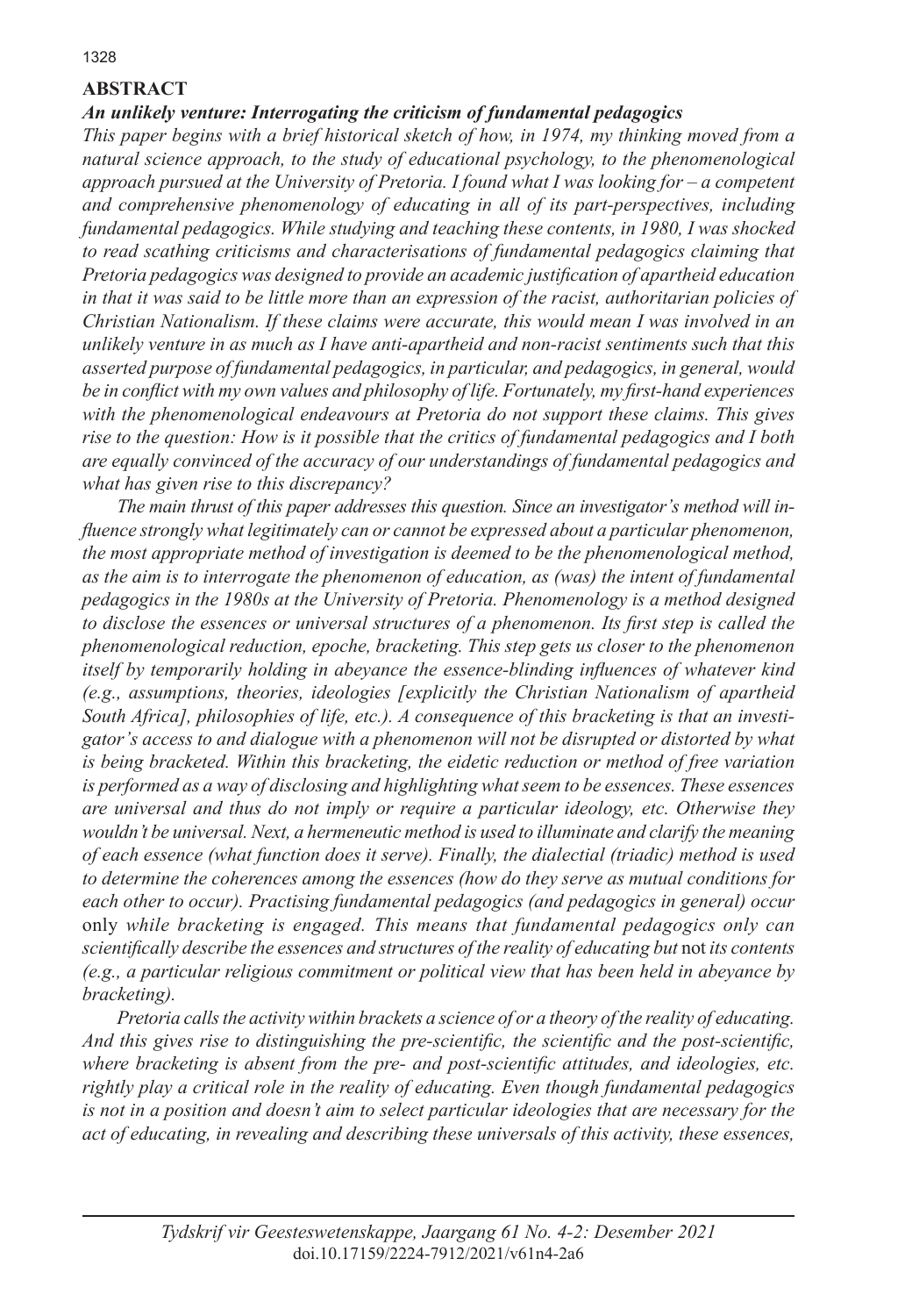*as preconditions for establishing an adult-child educative relationship, provide guidelines for a practitioner (parent, teacher) to establish and sustain such a relationship and these essences also can be used as criteria for evaluating the pedagogical quality of an educational activity as well as whether applying an ideology in a particular way distorts the essences of that relationship. That is, these essences make possible a purely pedagogical perspective on the reality of educating in contrast to a psychological perspective, for example.* 

*In the literature critical of fundamental pedagogics almost always there is a conflation of the scientific and the post-scientific with the consequence that pedagogics is criticised for justifying apartheid education when in fact it is in no position to do so and doesn't aim to. Pedagogics also is criticised for not including political discourse in its description of essences. Examples of these criticisms are presented and evaluated pedagogically.* 

*Thus, it seems that almost all criticism of the pedagogical studies at Pretoria can be attributed to a conflation of a scientific activity with a post-scientific one – one of content. Hence, not keeping track of the scientific and the post-scientific activities, facilitates these conflations.*

*A possible answer to my beginning question of why there is this "discrepancy" is that I limit my evaluation of pedagogical findings to what was obtained while bracketing was engaged (the scientific/phenomenological), while most critics focus on the post-scientific issue of prescribing to practice where much of what was bracketed now must be used to nuance the meanings of the essences within a particular practice. That is, I limit myself to the essences disclosed and described when bracketing is engaged, while most critics are focused on how these essences are applied post-scientifically. Possibly the "discrepancy" between our appraisals of fundamental pedagogics arises because we are approaching the reality of educating from different points of view, i.e., with different questions and interests.*

*The consequence of critics and defenders talking past each other has been costly. The phenomenological efforts at Pretoria have been vilified and ostracised for political, more than academic reasons to an extent that generations of possible contributors to its line of thinking have been thwarted completely. I suggest that the Pretoria findings be studied with an open and scientific mind and then decide if these findings are or are not a treasure trove of insights into the reality of educating a child.*

| <b>KEY CONCEPTS:</b> educating, upbringing, psychopedagogics, fundamental pedagogics, |
|---------------------------------------------------------------------------------------|
| pedagogics as a science, phenomenological method, phenomenological,                   |
| reduction (bracketing), pre-scientific, scientific and post-scientific                |
| perspectives, Langeveld's pedagogy, essences/categories, apartheid                    |
| education, authoritarian teaching, Christian National education, science              |
| <i>of</i> vs science <i>for</i> , theory <i>of</i> vs theory <i>for</i>               |
|                                                                                       |

**TREFWOORDE:** onderwys, opvoeding, psigopedagogiek, fundamentele pedagogiek, pedagogiek as 'n wetenskap, fenomenologiese metode, fenomenologiese vermindering (reduksie), voorwetenskaplik, wetenskaplik en postwetenskaplike perspektiewe, Langeveld se pedagogiek, essensies/ kategorieë, apartheidsonderwys, outoritêre onderrig, Christelik Nasionale onderwys, wetenskap *van* vs wetenskap *vir*, teorie *van* vs teorie *vir*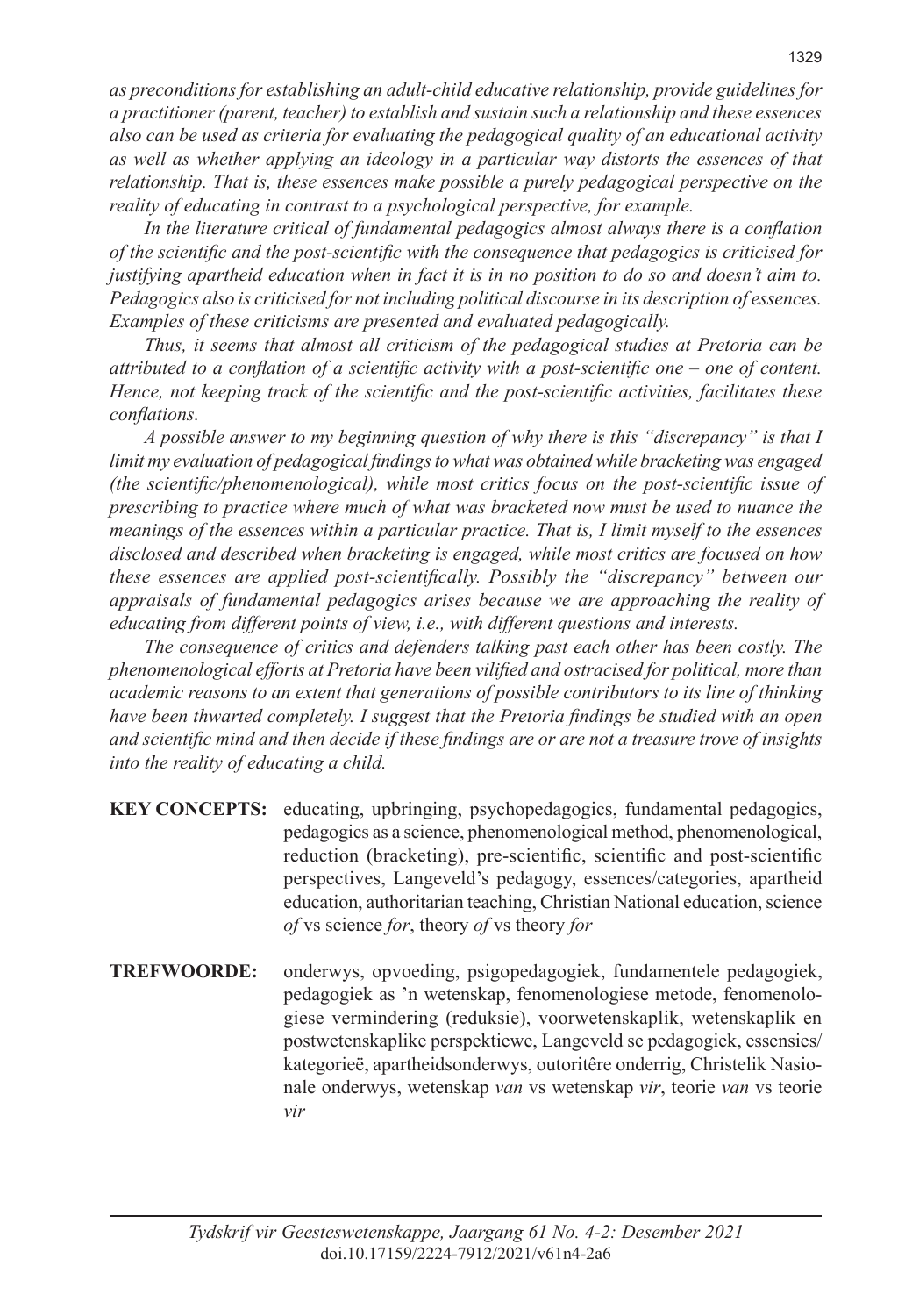# **OPSOMMING**

Hierdie artikel begin met 'n kort skets van my professionele oorgang as natuurwetenskaplike na dié van 'n fenomenologiese navorser in Opvoedkunde, aanvanklik in Opvoedkundige Sielkunde, soos geïnspireer deur die fenomenologiese navorsing deur die Fakulteit Opvoedkunde by die Universiteit van Pretoria. Ek was geïnteresseerd toe ek 'n verwoestende kritiek oor hierdie studies gelees het, wat geensins ooreengestem het met my eie begrip van die vakgebied nie. Dit het my gelei om die redes vir hierdie teenstrydighede te ondersoek, wat dan die hoofargument van hierdie artikel is. Die fenomenologiese metode wat in Pretoria gebruik word, word aanvanklik kortliks uiteengesit, veral die belangrikheid van die fenomenologiese reduksie (*bracketing*) om hierdie vraag te probeer beantwoord. Hierna bied ek my begrip van die fundamentele pedagogiek aan en die aspekte daarvan wat ek verdedig. Dan beskou ek in detail enkele bewerings van Suransky-Dekker (1998) oor die verband tussen Langeveld se pedagogiek en fundamentele pedagogiek in die konteks van apartheidsonderwys. Ten slotte oorweeg ek 'n paar van haar spesifieke aansprake oor fundamentele pedagogiek noukeurig om die moontlikheid aan te toon dat die verskil in die begrip of interpretasie van die betekenis van fundamentele pedagogiek moontlik kan verband hou met die feit dat fenomenologiese reduksie (*bracketing*) van krag is, al dan nie.

### **Die onderneming**

Tydens voorgraadse studie aan die Universiteit van Kalifornië (Berkeley) in die VSA was my hoofvak die sielkunde van die middel 1950's. Op nagraadse vlak was dit die opvoedkundige sielkunde van die vroeë 1960's. Gevolglik, weens hierdie studie, was my enigste perspektief betreffende "opvoedkunde", een van sielkunde en spesifiek die opvoedkundige sielkunde van die 1960's, wat ek onkrities aanvaar het as hoofsaaklik met betrekking tot die betekenis van onderrig-leer op skool, soos dit in die 1960's in die VSA die geval was. In daardie tyd het ek 'n knaende ongerustheid ervaar oor die relevansie van baie van wat ek besig was om te leer. Byvoorbeeld, die definisie van leer as 'n verandering in gedrag het oppervlakkig voorgekom – klassieke en heersende kondisionering beskryf byvoorbeeld nie wat 'n leerder doen nie, maar wat aan hom/haar gedoen word om sy/haar gedrag te verander.

'n Paar van my aannames (oortuigings) was dat opvoedkundige sielkunde 'n sielkunde is wat toegepas word op opvoedkunde. Hierdie aanname is versterk deur die feit dat die inhoud van die kurrikulum van opvoedkundige sielkunde in wese hoofsaaklik 'n herhaling was van wat ek in sielkunde geleer het, en ook weens die feit dat ongeveer die helfte van die kursusse wat ek as nagraadse student gevolg het deur die departement sielkunde aangebied is. Ek het ook die twyfelagtige siening gehuldig dat *enige positiewe* ervaring (met inbegrip van onderrig en/of leer) "opvoedkundig" is, óf dit nou voortspruit uit formele onderrig, informele ouerleiding óf as gevolg van volwassenes, kinders, speletjies, speelgoed, ens. Die kriteria vir wat "positief" is, was gebaseer op prestasietoetse en ander, hoofsaaklik implisiete/onuitgesproke, kriteria. Meer as 'n dekade later sou ek besef dat hierdie sienings in werklikheid die studie van die opvoedingsfenomeen vertroebel – hoofsaaklik omdat dit opvoeding en die totaliteit van positiewe vorming saamvoeg.

In 1961, terwyl ek besig was om my nagraadse studie te voltooi, het ek toevallig afgekom op die Europese denkrigting van fenomenologie as 'n filosofiese metode, in die breë, en (Nederlandse) fenomenologiese sielkunde, in die besonder. Ek het begin om die bietjie wat ek in Engels in die hande kon kry wat op daardie tydstip vir my sin gemaak het, te lees. Twee boeke wat my belangstelling geprikkel en behou het, was W Luijpen se *Existential*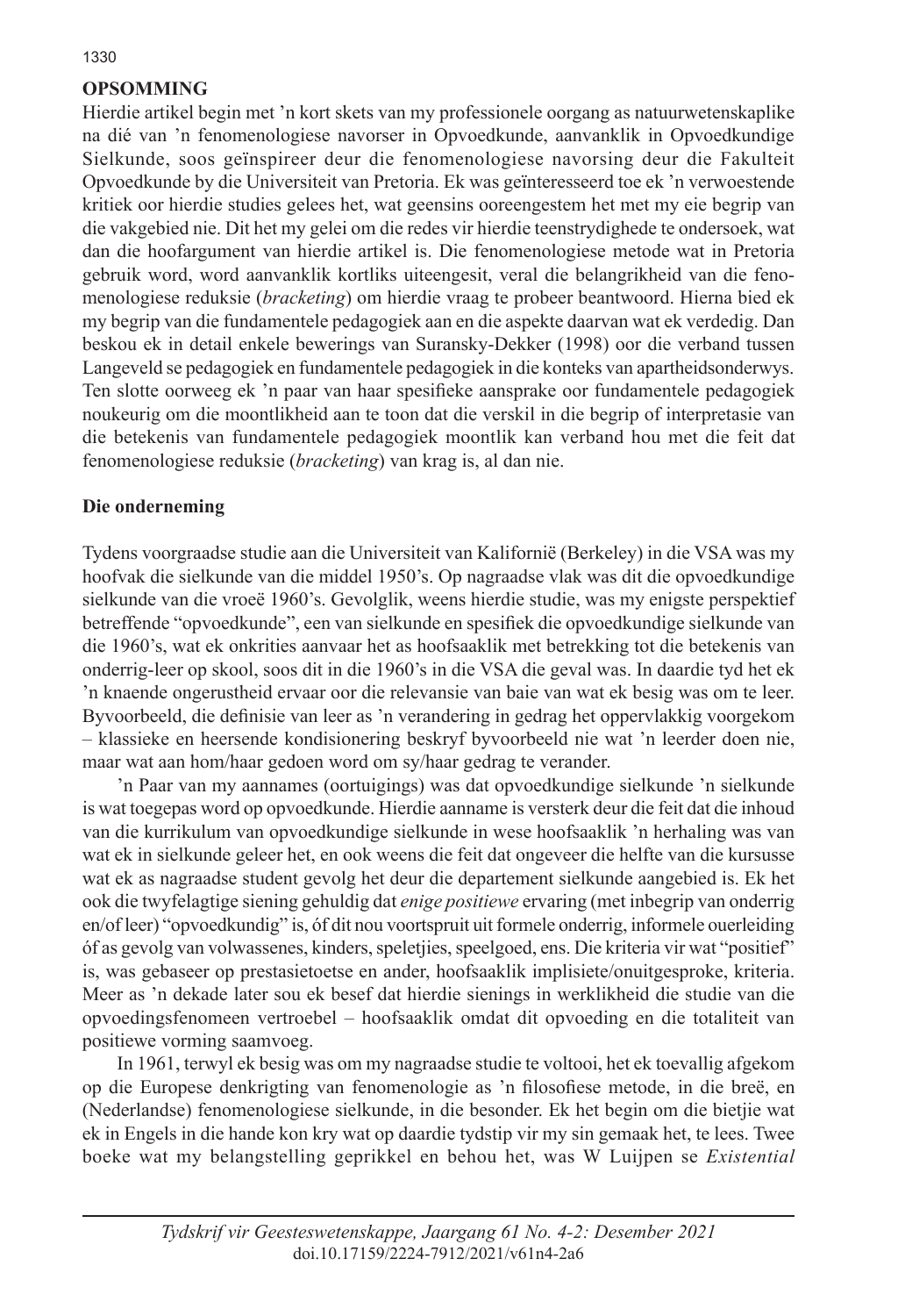*Phenomenology* en, 'n bietjie later, Merleau-Ponty se *Phenomenology of Perception*. My belangstelling in gestaltsielkunde het my 'n aanknopingspunt met Merleau-Ponty se denke gebied, aangesien hy heelwat van hul werk gebruik het om sommige van sy filosofiese idees toe te lig en te ontwikkel. My dilemma het 'n kritieke punt bereik toe ek besef het dat hierdie literatuur en ander 'n perspektief rakende menswees gebied het wat skynbaar meer met die regte lewe ooreengestem het as die insigte (meestal implisiet) wat ek uit die bestudering van sielkunde en opvoedkundige sielkunde verkry het. Dit het daartoe gelei dat ek die geldigheid van talle van hul interpretasies en bevindinge bevraagteken het.

Toe ek in 1964 begin om opvoedkundige sielkunde te doseer, het my intellektuele dilemma onmiddellik selfs meer verdiep. Ek was verplig om die tradisionele inhoud van opvoedkundige sielkunde te doseer, wat ek nou "gevoel" het vir aspirantonderwysers van twyfelagtige relevansie is, en ek het dit geredelik bevraagteken; my dilemma was dat ek oor geen positiewe alternatief beskik het nie – 'n onbevredigende toestand vir beide myself en my studente.

My strategie was om geleidelik leeswerk uit die literatuur oor fenomenologie en humanistiese sielkunde voor te skryf in die hoop om dit met hierdie denkrigtings te integreer, maar dit het tot weinig meer as net 'n sameraapsel van eklektiese idees gelei, wat nie direk op die skoolsituasie toegepas kon word nie. Ek het vir ongeveer 'n dekade met hierdie frustrerende benadering volgehou, slegs omdat ek nie geweet het wat anders om te doen nie en omdat humanistiese en fenomenologiese sienings oor menswees (kindwees) meer met die regte lewe ooreengestem het en dus meer aanvaarbaar was as die natuurwetenskaplike siening van mense onderliggend aan tradisionele opvoedkundige sielkunde.

In 1974 het ek 'n resensie van BF Nel se *Fundamental Orientation in Psychological Pedagogics* (wat in April 1968 in Afrikaans as *Fundamentele oriëntering in die psigologiese pedagogiek* uitgegee is en in September 1973 in Engels vertaal is) in die *Journal of Phenomenological Psychology* gelees en die boek uit Suid-Afrika bestel. Dit was my eerste kennismaking met die fenomenologiese studie van onderrig/opvoeding wat deur die Fakulteit Opvoedkunde aan die Universiteit van Pretoria bestudeer is. Dit het my begrip van die terme "opvoedkunde" en "opvoedkundige sielkunde" heeltemal op sy kop gekeer en my bekendgestel aan Langeveld se beginsels van die kind wat 'n volwassene word, asook sy (filosofiese) kinderantropologie. Nel se boek het my ook bekendgestel aan 'n ontwikkelende pedagogiek as 'n fenomenologiese studie van opvoeding/onderrig aan die Universiteit van Pretoria, waarvan psigologiese pedagogiek (later psigopedagogiek) 'n kerndeel vorm. Dit het ook duidelik geword dat hierdie "sielkunde" uit die volwassene-kind-opvoedingsverhouding self ontstaan het en dus 'n "situatiewe sielkunde" is wat voortspruit uit en deel vorm van die opvoeding van 'n kind as fenomeen en nie 'n "toegepaste sielkunde" was nie. Dit was dus ook nie meer 'n "sielkunde" nie, maar 'n "opvoedkunde", en meer spesifiek, 'n situatiewe opvoedkunde, by name die "psigologiese pedagogiek" en later "psigopedagogiek". Nel se verwysings was oorwegend na Nederlandse fenomenoloë en my studie van fenomenologie het my intens bedag gemaak op hierdie idees, in soverre die fenomenologie wat ek bestudeer het hoofsaaklik 'n Nederlandse uiteensetting daarvan was (dit wil sê, Luijpen, Buytendijk, Kockelmans, Kwant, Strasser, ens.). Vanaf daardie tyd het ek Nel se boek in my kursus *Inleiding tot Opvoedkundige Sielkunde* voorgeskryf, wat geleidelik die kursus Inleiding tot Psigopedagogiek geword het.

As 'n situatiewe opvoedkunde is psigopedagogiek 'n openbaarmaking van die essensies van die leer en ontwikkeling van die kind *binne* 'n *opvoeding*sverhouding, soos beskryf deur Sonnekus (1968). Psigopedagogiek kon nie alleen staan sonder om oor te gaan in 'n opvoedkunde van leer en ontwikkeling nie omdat dit, fundamenteel-pedagogiese (konteks/ situasie) (beskryf deur Landman *et al.,* 1975/2011), didakties-pedagogiese (onderwys) (beskryf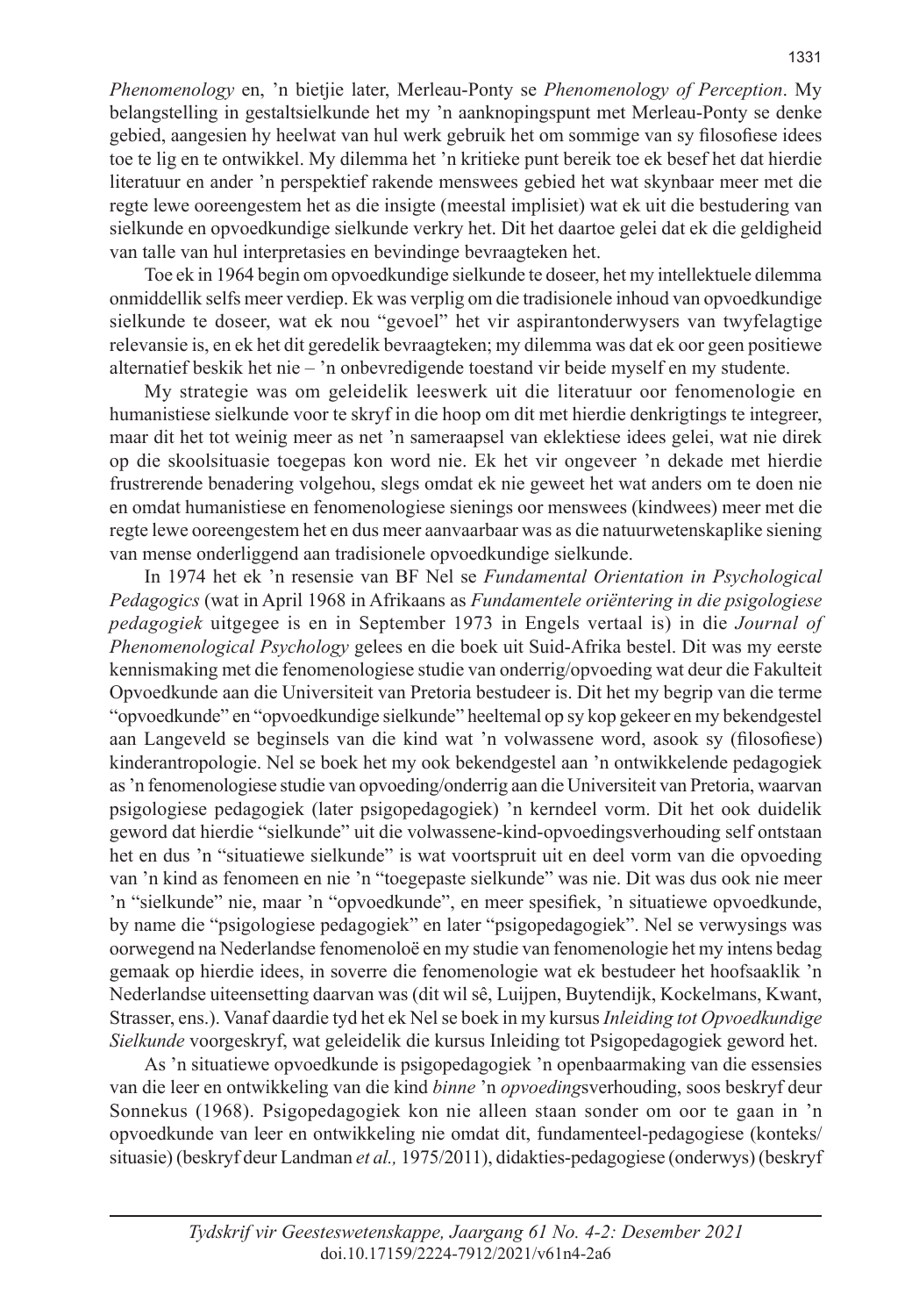deur Van der Stoep en Louw, 1979/2005), sosiopedagogiese (beskryf deur Pretorius, 1979/2017), en ortopedagogiese (beskryf deur Van Niekerk, 1979/2001) beskrywings van die begeleiding van 'n kind tot volwassenheid as enkele eenheidsfenomeen benodig het.

Derhalwe het ek in my kursus leeswerk voorgeskryf in al hierdie deelperspektiewe en nog meer. Ek het reeds vroeg WHO Schmidt (1973) se boek *Child Development: The human, cultural and educational context* voorgeskryf, en later ook 'n boek oor ouerskap deur Schulman en Mekler (1985), *Bringing up a moral child,* terwyl sommige van my kollegas in opvoedkundige sielkunde moes gewonder het wat hierdie leeswerk met die toepassing van sielkundige beginsels op opvoedkunde te doen gehad het.

In Augustus/September 1980 is ek na die Universiteit van Pretoria as gaslektor uitgenooi, waar ek die geleentheid gekry het vir interaksie en gesprekke met lede van die Fakulteit Opvoedkunde, wat op entoesiastiese en indrukwekkende wyse besig was met fenomenologiese studie in opvoeding (wat hulle pedagogiek genoem het) as 'n veelvlakkige maar geïntegreerde, verenigde aktiwiteit.<sup>2</sup>

Pedagogiek, in die breë, en psigopedagogiek, in die besonder, was klaarblyklik presies waarna ek op soek was en wat my dilemma dalk kon oplos. Ek was so opgewonde oor en beïndruk deur hul werk dat ek, ten einde meer van hul literatuur oor pedagogiek vir myself en my studente beskikbaar te stel, in die middel 1980's begin het om sommige van hul boeke, artikels, proefskrifte/tesisse, ens., te vertaal, maar met 'n waaksame, indien nie skeptiese oog nie vir enige aanduiding van die bevordering of regverdiging van 'n sogenaamde "apartheidsonderwys". Ek het geen aanduiding daarvan in die materiaal wat ek gelees en vertaal het, gevind nie. Trouens, as 'n niegelowige Liberaal-Demokraat (VSA) teen segregasie (VSA) en apartheid (RSA), sou ek nie hierdie skrywes kon aanvaar indien ek nie ervaar het dat hul geopenbaarde essensies geldige beskrywings is van die opvoedingsfenomeen in sy totaliteit nie. Dit beteken dat dit beskrywend is van die universele, onveranderlike *strukture/vorms* van opvoeding en nie van die spesifieke en wisselende *inhoud* daarvan soos gerig deur 'n bepaalde lewensfilosofie, ideologie en/of gespesifiseerde doel nie – juis soos wat tussen hakies geplaas word tydens 'n fenomenologiese ontleding (sien onder). Nogtans is daar 'n klein. maar invloedryke, versameling literatuur wat die bevindinge van die Pretoria-fakulteit, en in die besonder dié van fundamentele pedagogiek, tipeer as 'n regverdiging *van* of *vir* die beleid van apartheidsonderwys (Beard & Morrow, 1981). In soverre ek die geldigheid van hierdie tipering as pro-apartheidsonderwys betwis het (byvoorbeeld Yonge, 1990; 1991; 2008), gaan ek hier onder probeer om presies te verduidelik *wat* dit is wat ek verdedig en *waarom.*

Tydens die ongeveer twee dekades wat ek hierdie perspektiewe betreffende opvoedkunde doseer het, het ek deurgaans beïndruk gebly deur die onderlinge samehange van hul beskrywings. Hoe meer ek vertaal het, hoe meer kon ek sien dat die bydraes van die Fakulteit Opvoedkunde aan die Universiteit van Pretoria uniek en van waarde was om in Engels vertaal te word. Dit sou hierdie bevindinge ook in 'n minder vyandelike konteks plaas as dié van die akademiese wêreld en politiek van postapartheid-Suid-Afrika. Op hierdie grondslag het ek 'n webwerf ontwikkel om my vertalings van die bevindinge van die Pretoria-fakulteit makliker toeganklik vir belangstellende lesers en vir kritici te maak.

My Engelse vertalings van meer as 100 Afrikaanse publikasies uit verskillende opvoedkunde-deelperspektiewe en die bevindinge daarvan is aanlyn beskikbaar by http:// www.georgeyonge.net: Voorbeelde is onder andere van 'n fundamenteel-pedagogiese studie

<sup>&</sup>lt;sup>2</sup> Vir 'n student se persoonlike ervaring van hierdie akademiese klimaat gedurende die 1970's, sien Kruger en Yonge (2008).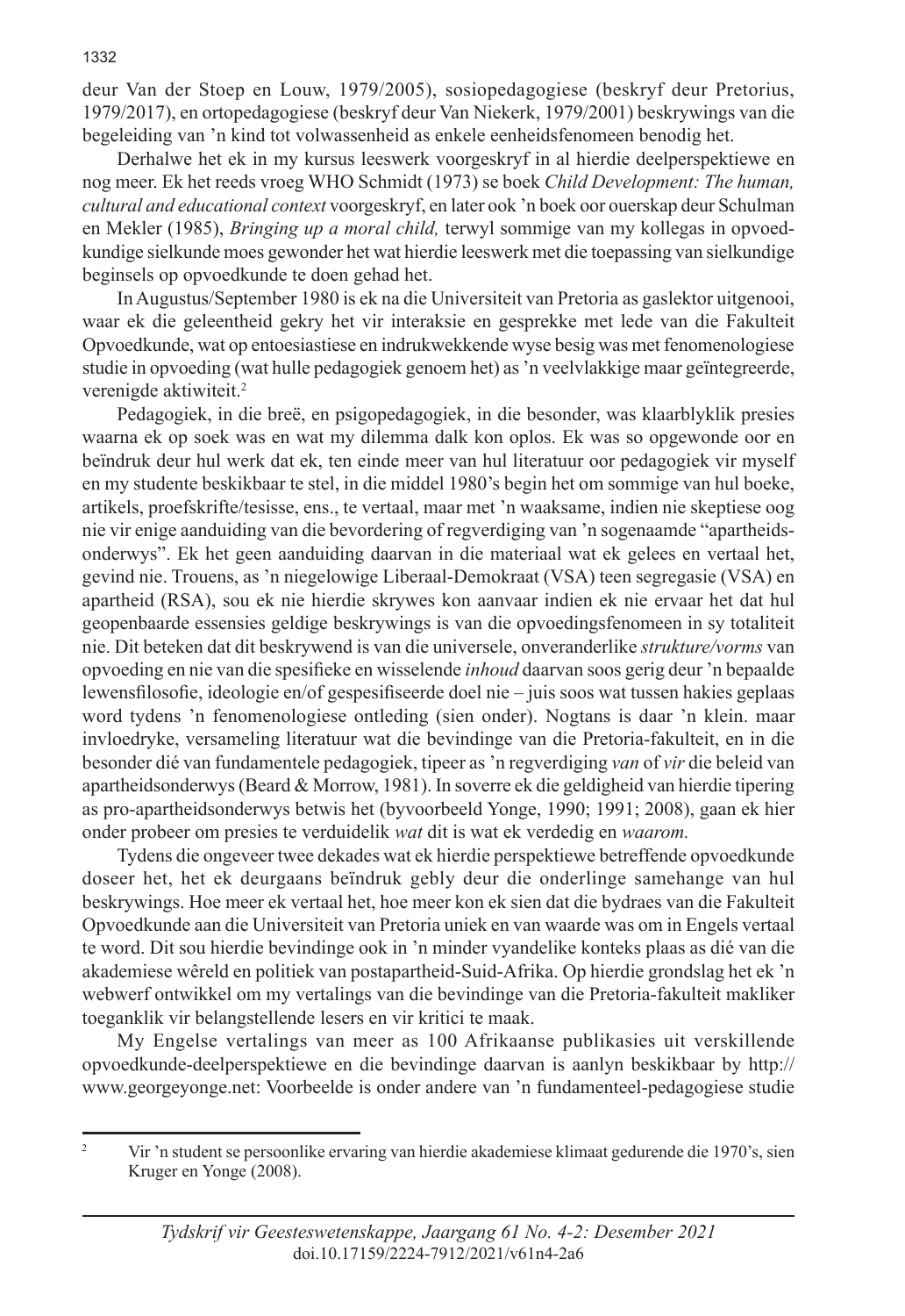deur Landman *et al*. (1975/2011); 'n tabulering van fundamenteel-pedagogiese kategorieë, strukture, verhoudings en kriteria in Gerber (1972/2009); kategorieë van die psigiese lewe van die kind-in-opvoeding (psigopedagogiese perspektief) deur Crous (1984/1997); en die kategorieë geopenbaar deur 'n didakties-pedagogiese perspektief (dit wil sê, opvoedende onderwys) op die opvoedingsfenomeen in Van der Stoep en Louw (1979/2005). Voorbeelde van hoe die verskillende deelperspektiewe as 'n geïntegreerde eenheid funksioneer, en waar teorie en praktyk byeenkom, is te vind in die ontwerp en aanbieding van 'n les (Basson *et al*., 1985/1994; Van der Stoep *et al.,* 1973/1999) en in die praktyk van die ortopedagogiek, met inbegrip van pedoterapie (dit wil sê, opvoedkundige terapie in teenstelling met psigoterapie) Crous (1979/1997) en Van Niekerk (1979/2001).

Sonder aanspraak op volledigheid, noem ek die aspekte van die fenomenologiese metode wat deur die hele Fakulteit Opvoedkunde aan die Universiteit van Pretoria gevolg is:

Fenomenologie, as 'n metode wat ontwerp is om die essensies van 'n fenomeen te openbaar, begin met 'n denkstap wat probeer om die essensieblindheidsinvloed van aannames, teorieë, ideologieë (uitdruklik die christelike nasionalisme [CN] van apartheid-Suid-Afrika), lewensfilosofieë, ens., te elimineer of te verminder, wat die manier waarop 'n fenomeen tot die navorser "spreek" of geopenbaar word, kan versteek en verwring. Hierdie poging tot beheer van hierdie invloede is om soveel as haalbaar moontlik tussen hakies te plaas of tydelik eenkant te sit. Dit word die *fenomenologiese reduksie* genoem en dit word regdeur 'n fenomenologiese studie van 'n ervaring van iets gehandhaaf. Dit maak voorsiening vir 'n nader, duideliker beskouing van en toegang tot die fenomeen self; dit wil sê, dit maak voorsiening vir die fenomeen om dit vir ons te beskryf en te verduidelik, sou dit kon sonder dat ons voorveronderstellings en lewensverpligtinge, ens., op ons dialoog met die fenomeen inbreuk maak, dit verwring en selfs onderbreek. Hierdie stap kry ons nader aan die fenomeen deur te probeer om vooroordele van enige tipe vir die hele duur van die ondersoek te neutraliseer. (Hoewel 'n *algehele* fenomenologiese reduksie nie moontlik is nie, maak dit nie die waarde daarvan ongeldig nie.) Binne hierdie fenomenologiese reduksie (tussen-hakies-plaas) word die *eidetiese reduksie* toegepas. Dit word ook die metode van vrye variasie genoem en is 'n manier om wat blyk essensies te wees, te openbaar en uit te lig. Die *hermeneutiese metode* word dan gebruik om die betekenis (watter funksie dit dien) van elkeen van die essensies te openbaar en duidelik te maak. Dan, deur middel van die *dialektiese (triadiese) metode*, word die interverhoudinge (samehange) tussen die essensies en strukture geopenbaar (byvoorbeeld, op watter manier hulle as onderlinge voorwaardes dien vir elkeen om voor te kom). Al hierdie stappe word gevolg terwyl 'n fenomenologiese reduksie van krag is en dus sal die gevolglike essensies/ kategorieë enige spesifieke voorkoms van die fenomeen transendeer en dus op universaliteit kan aanspraak maak. Dit is soortgelyk daaraan om *deur* baie voorbeelde van driehoeke *te kyk* na die universele essensie van "driehoekigheid" wat nie 'n spesifieke eienskap voorskryf nie, hoewel "driehoekigheid" deur grootte, tipe, kleur, ens., gespesifiseer moet word om 'n konkrete ervaring te wees; dit wil sê, *enige* spesifieke inhoud is 'n moontlike nuanse van 'n essensie mits die verwerkliking daarvan dit nie verwring of vernietig nie. Dit wat tydelik binne hakies geplaas is, is dus deur middel van hierdie fenomenologiese reduksie verklaar as óf essensieel óf nie-essensieel tot die fenomeen. Die tussen-hakies-plaas word dan opgehef. Die essensiële aard van die fenomeen word op hierdie manier wetenskaplik beskryf, teenoor die pre- en postwetenskaplike beskrywing van die fenomeen waarin invloede en kontekste 'n rol speel in die realiteit van die opvoeding.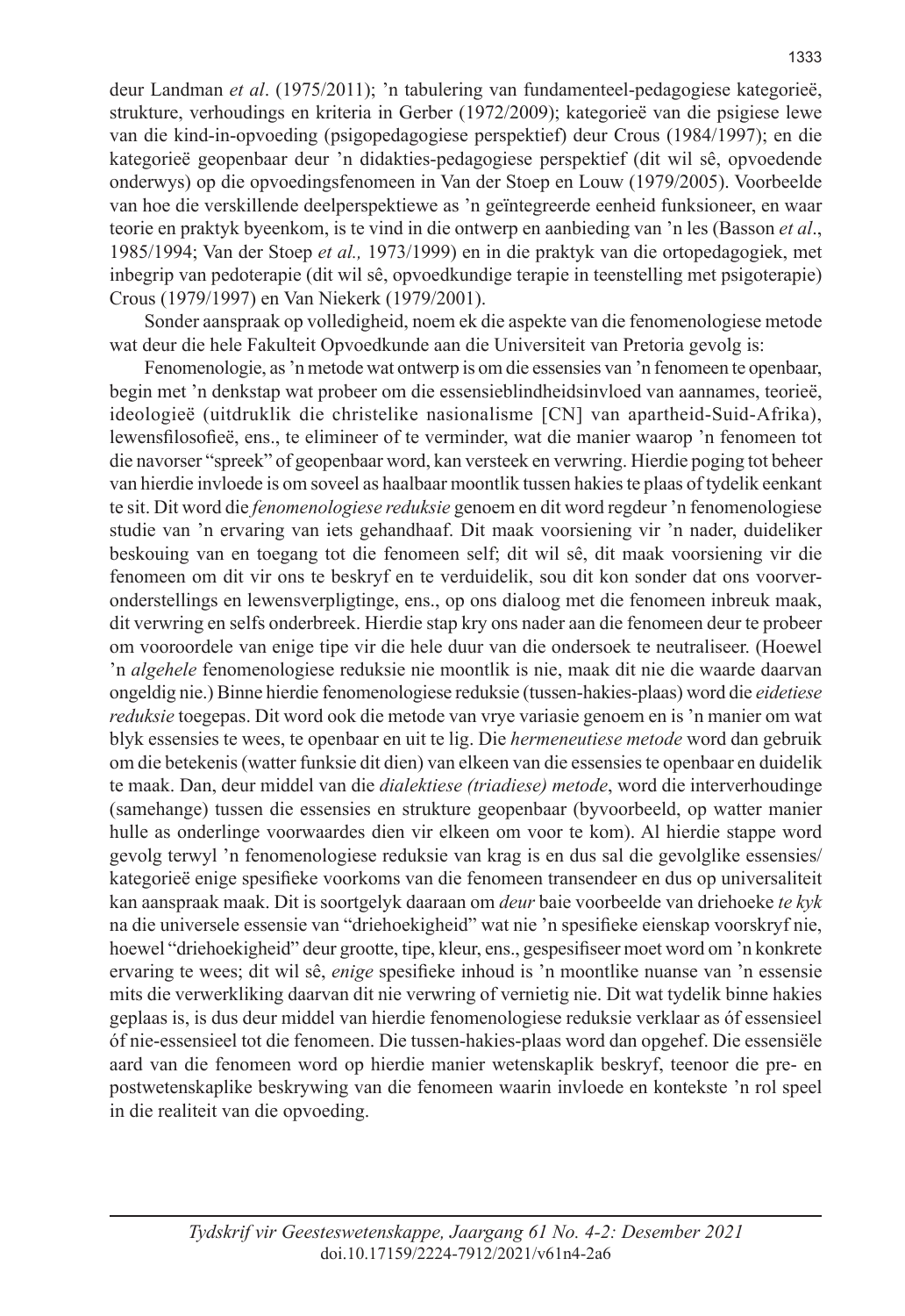# **My begrip en verdediging van fundamentele pedagogiek (en pedagogiek as 'n eenheid)**

Die volgende oorwegings word met inagneming van sommige van die kritiek op fundamentele pedagogiek voorgehou. Ek bied eers my begrip van die aard van fundamentele pedagogiek aan en dan lewer ek aan die hand hiervan kommentaar op 'n kritiese beoordeling deur Suransky-Dekker (1998) asook 'n minder verpolitiseerde beoordeling deur Hoadley (2018).

Gedurende die laat 1970's en vroeë 1980's was daar 'n aantal verhandelings wat krities was ten opsigte van fundamentele pedagogiek, terwyl 'n evaluering van pedagogiek, in die breë, en die onskeibare deelperspektiewe daarvan feitlik geïgnoreer is (dit wil sê, fundamentele pedagogiek is maar een deelperspektief van 'n meer omvattende eenheid wat as 'n totaliteit krities beoordeel behoort te word). Ek tipeer talle van hierdie vroeë verhandelings as soms gemeen en verkleinerend. Nogtans was hierdie pogings suksesvol om die hele pedagogiese projek van die Fakulteit Opvoedkunde aan die Universiteit van Pretoria in postapartheid-Suid-Afrika te kelder, asook deurdat beweer is dat fundamentele pedagogiek as doelstelling gepoog het om 'n akademiese regverdiging vir apartheidsonderwys (swart onderwys) te bied.

Om iets op doeltreffende wyse krities te kan beoordeel, moet die navorser duidelik en konsekwent wees oor wat beoordeel word. En dit is beslis nie gepas om 'n denkwyse te kritiseer omdat dit nie iets insluit of oorweeg waar die bedoeling hoegenaamd nie was om dit in te sluit nie. Maar soos genoem sal word, is baie van die kritiek op fundamentele pedagogiek van laasgenoemde aard.

'n Uiters belangrike onderskeid om die aard van die Pretoria-resultate te begryp, asook vir die afbakening van wat ek as geldige essensiebeskrywings van die realiteit van die opvoeding van 'n kind verdedig, is 'n *opvoedkundige* (voorwetenskaplike/gekontekstualiseerde), 'n *pedagogiese* (wetenskaplike/gedekontekstualiseerde) en 'n *pedagogiek-*(nawetenskaplike/ geherkontekstualiseerde) perspektief op hierdie realiteit. Baie kortliks is 'n opvoedkundige situasie bykans uitsluitlik *prereflektiewe praktyk*; 'n pedagogiese situasie is bykans heeltemal *reflektiewe "teoretisering***"** oor dié prereflektiewe praktyk; en 'n pedagogieksituasie is waar *"teorie"* (om die essensies wat voortspruit uit en inherent is aan hierdie praktyk te openbaar en te beskryf) en praktyk beide van belang is – dit wil sê, dit is waar teoretiese refleksie prereflektiewe praktyk in *reflektiewe praktyk* verander en toelig. Hier is beide teorie en praktyk van belang en wederkerig, en dus kan teorie die praktyk toelig en omgekeerd kan praktyk die teorie toelig.

My belangstelling in die fenomenologiese resultate van die Fakulteit Opvoedkunde aan die Universiteit van Pretoria vanaf die laat 1960's tot die vroeë 1990's is *uitsluitlik* beperk tot 'n pedagogiese situasie waar ideologieë, aannames, ens., (en spesifiek 'n christelik-nasionalelewensfilosofie) tussen hakies geplaas is. In hoofsaak beteken dit dat die doel van fundamentele pedagogiek, as die openbaarmaking van die essensies (voorvereistes) van dié gebeurtenis, nie is om spesifieke *inhoud* vir die konkrete praktyk van opvoeding voor te skryf nie. Wat dit wel aan 'n praktisyn voorskryf, is die universele voorvereistes waaraan voldoen moet word vir sy/ haar aktiwiteit om as "opvoedend" te kwalifiseer. Dit wil sê, pedagogiek is uitsluitlik daarop gerig om die *vorm* van sy/haar opvoedende handelinge te spesifiseer, maar skryf niks voor betreffende *wat* hy/sy as *inhoud* kies nie. In hierdie konteks is dit slegs vorm wat deur pedagogiek in geheel geopenbaar word. In teenstelling met hierdie universaliteit wissel inhoud van een konkrete opvoedingshandeling tot 'n volgende en die keuse en regverdiging spruit uit 'n persoon se lewensfilosofie, een of ander ideologie, ens. Dit wil sê, dit spruit uit dit waaruit die fenomenologiese metode ontwerp is, om tydelik tussen hakies te plaas en te "neutraliseer". Spesifieke inhoud word dus nie binne die vorm self aangetref nie. Daarbenewens, aangesien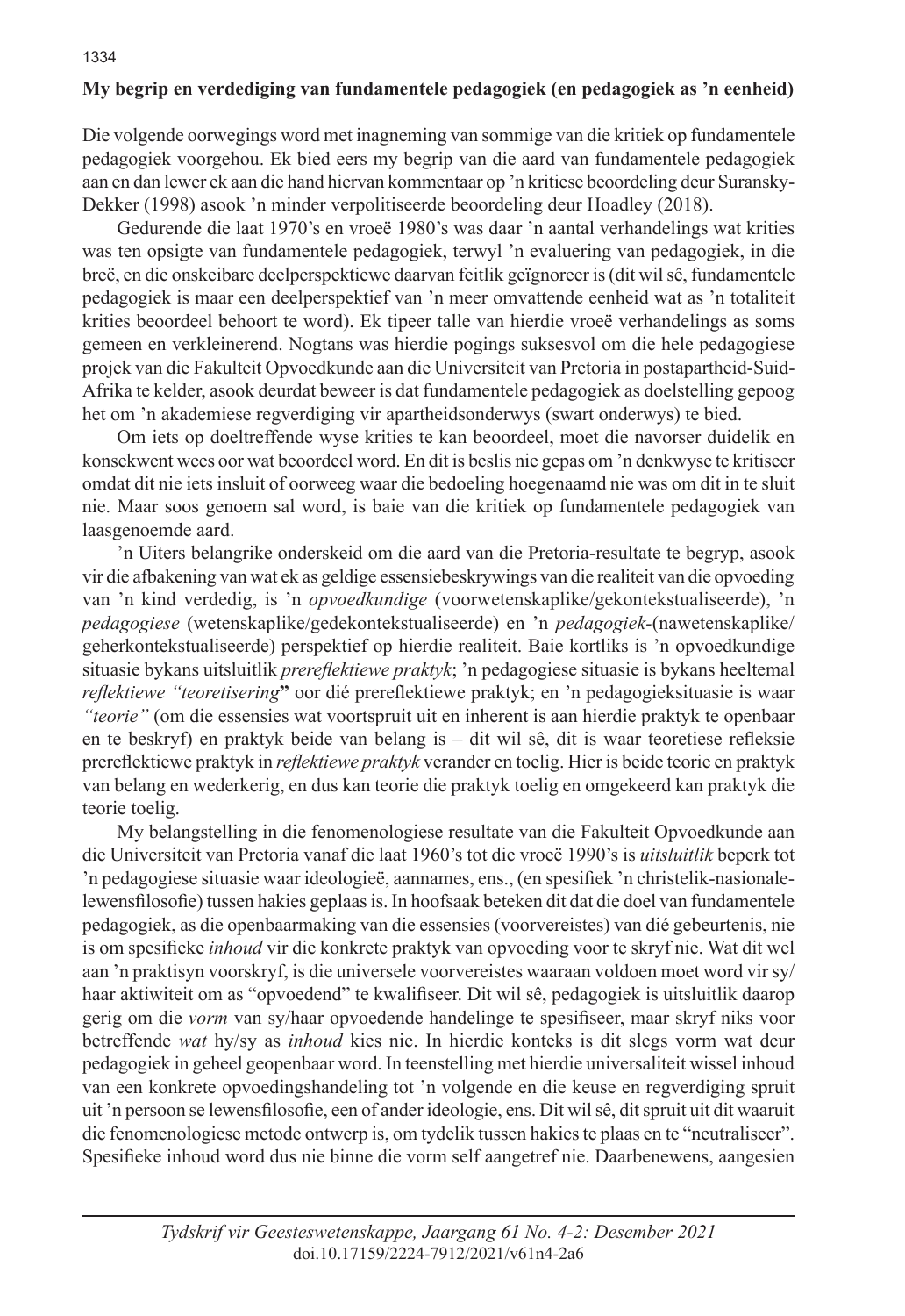Sedert 1930 en vir ongeveer twee dekades is opvoeding aan die Universiteit van Pretoria volgens 'n Anglo-Amerikaanse benadering bestudeer, wat as uiters onvoldoende ervaar is (sien Fakulteit Opvoedkunde 1980/2000). Deur die pioniersdenke en voorbeeld van Langeveld (Utrecht, 1968) na te streef, wat opvoeding fenomenologies bestudeer het deur met die fenomeen self te begin en nie as filosofies, psigologies, ens., te beskou nie, was hulle geleidelik in staat om van hul onbevredigende benadering weg te breek. Sedert ongeveer 1970 was die fenomenologiese studie van die opvoedingsfenomeen kenmerkend van alle departemente van die Fakulteit Opvoedkunde en sedertdien het pedagogiek in 'n eenheidsgeheel van deurweefde perspektiewe op hierdie realiteit gestalte gekry. Hierdie eenheid weerspieël die realiteit dat in 'n konkrete praktyk van opvoeding daar inherente psigologiese en onderrigmomente, asook ander, binne 'n volwassene-kind-opvoedingsverhouding is (onderskeidelik deur psigopedagogiek, didaktiese pedagogiek en fundamentele pedagogiek geopenbaar en beskryf).

Pedagogiek is 'n wetenskap<sup>3</sup> van opvoeding wat noodwendig hierdie drie perspektiewe en ander insluit. Om die bevindinge van slegs of hoofsaaklik fundamentele pedagogiek te kritiseer, soos wat in die literatuur gedoen is, kan tot 'n verwronge begrip van die pedagogiek in geheel as 'n fenomenologie van opvoeding lei (sien byvoorbeeld Beard & Morrow, 1981; Reagan, 1990; Suransky-Dekker, 1998).

In hul fenomenologiese navorsing in opvoeding het Langeveld (Utrecht) sowel as Oberholzer (1954), en later Landman *et al.* (1975/2011), hul "teoretiese" (dit wil sê, fenomenologiese) studie van die realiteit van opvoeding uitsluitlik beperk tot wat hulle kon openbaar, terwyl hul beide die fenomenologiese reduksie (tussen-hakies-plaas) en die eidetiese reduksie (metode van vrye variasie) gebruik het. Deur enige religieuse, politieke en ander oortuigings, wat dalk die fenomeen kan vertroebel of verwring en derhalwe die geopenbaarde essensies tussen hakies te plaas (tydelik op te skort), sal beide die Utrecht- en Pretoria-ontledings ontdaan wees van enige religieuse, politieke of ander verbintenisse; *ná* die tussen-hakies-plaas egter opgehef is, moet spesifieke inhoud geneem word uit 'n leefwêreld wat deurweef is van alles wat tussen hakies geplaas is. Hierdie inhoud verlewendig die essensies (universele vorms) sodanig dat dit in 'n konkrete praktyk geïmplementeer kan word.

In die literatuur wat krities is betreffende pedagogiek is daar bykans altyd 'n dubbelsinnige gebruik van die term "teorie", waar teorie *van* (as 'n wetenskaplike aangeleentheid) met teorie *vir* saamgevoeg word as 'n voorskrif vir praktyk. 'n Paar voorbeelde van hierdie samevoeging word hier onder genoem. Volgens my begrip is Langeveld se fenomenologiese studie van opvoeding sowel as die Pretoria-navorsing beide teorieë *van* opvoeding, waar die doel is om politieke en ander kwessies tussen hakies te plaas ten einde die essensies van opvoeding self te onthul. As 'n menslike *noodsaaklikheid*, kan en *moet* onderrig/opvoeding dus in 'n uiters wye verskeidenheid religieuse en politieke situasies plaasvind; nogtans kan 'n praktisyn se "opvoedende" handelinge disfunksioneel wees, indien hulle nie min of meer aan die voorvereistes voldoen wat in en deur die essensies van opvoeding as 'n spesiale volwassenekind-verhouding beskryf en "voorgeskryf" word nie. Hierdie voorvereistes, as riglyne vir 'n opvoeder se handelingswyses, is die enigste uitdruklike "norme" soos aangetref binne en

<sup>&</sup>lt;sup>3</sup> In hierdie artikel beteken "wetenskap" of "wetenskaplik" bykans altyd "fenomenologie" of "fenomenologies". Dit impliseer nie dat die fenomenologiese metode die enigste metode vir die beoefening van wetenskap is nie.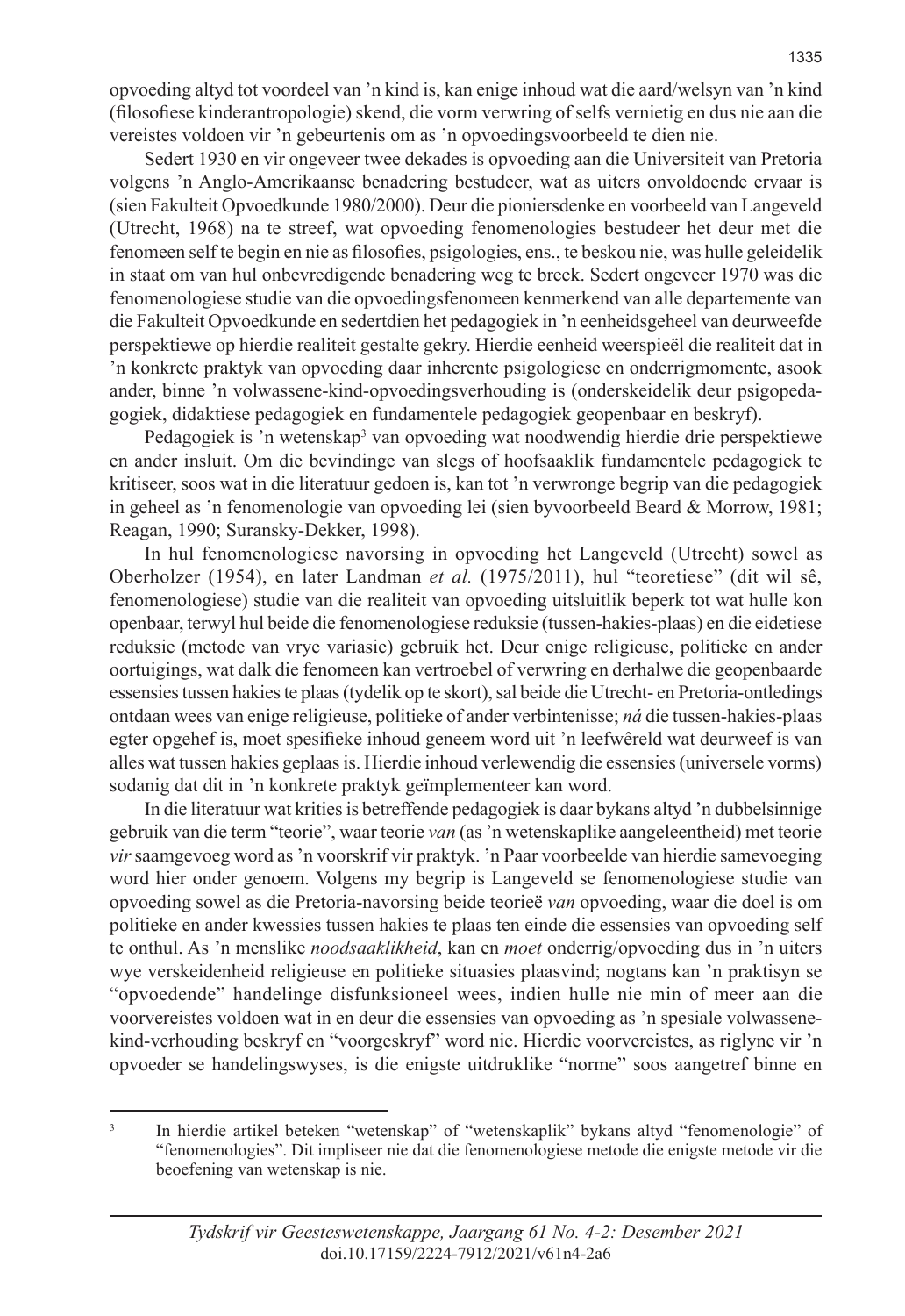inherent aan 'n opvoedingsverhouding – en uiteengesit deur ten minste fundamenteel-, psigoen didakties-pedagogiese perspektiewe. Hierdie "norme" het betrekking op die verskaffing van leiding en steun aan ouers ten opsigte van ouerskap, en veral in 'n pedoterapeutiese situasie (sien Van Niekerk, 1982; Crous, 1979/1997). Dit bied ook kriteria vir die evaluering van die pedagogiese aanvaarbaarheid van 'n konkrete pedagogieksituasie en selfs vir die evaluering van die pedagogiese aanvaarbaarheid van 'n spesifieke leerstelling vir opvoeding soos pragmatisme (in verband met laasgenoemde, sien De Vries, 1985).

Enigiemand wat dieselfde fenomeen binne die fenomenologiese reduksie bestudeer, behoort soortgelyke (indien nie identiese) of ten minste versoenbare kategorieë te openbaar of te sien nie. Derhalwe behoort hul taal om dit te beskryf uitermate soortgelyk te wees, hoewel hul praktiese interpretasies dalk heelwat kan verskil. Dit is die geval wanneer die Utrechtresultate en dié van Pretoria vergelyk word.Trouens, die Pretoria-fakulteit het nie Langeveld se kategorieë (byvoorbeeld, vertroue, begrip, gesag, omgang, ontmoeting, ens.) blindelings aanvaar nie, maar inderwaarheid verder gegaan om op hierdie kategorieë uit te brei deur essensies van elk te onthul, bykomende kategorieë te openbaar, en hul onderlinge samehange te beskryf. Hierdie samehange kon uitgewys word weens die gedeelde diskoerse tussen die Utrecht- en Pretoria-kategorieë.

Soos genoem, moet die tussen-hakies-plaas opgehef word voor die kategorieë geïmplementeer kan word. Dit moet dan verlewendig of gespesifiseer word ten opsigte van 'n unieke situasie en dit het noodwendig tot gevolg dat elke kategorie genuanseer of geïnterpreteer word ingevolge 'n spesifieke ideologie, oortuiging, aanname, ens. Dit wil sê, *universele*  essensies, wanneer gespesifiseer, sal 'n *verskeidenheid* nuanses ten opsigte van betekenis toon – binne die perke wat deur enige essensie gestel is. Derhalwe is dit nie verrassend indien die genuanseerde betekenis van hierdie essensies tussen Nederland en Suid-Afrika, trouens, tussen enige lande en kulture, verskil nie.

 Baie van die kritiek op fundamentele pedagogiek spruit voort uit 'n misvatting en/of verwerping van die fenomenologiese reduksie. Hierdie verwerping lei tot 'n samevoeging van die wetenskap en die nawetenskap, of selfs 'n bykans algehele omseiling van enige fenomenologiese beskrywings soos wat veral in die VSA die geval is.

'n Verwante en meer heftige kritiese beoordeling is aanvanklik deur die veronderstelde politieke en religieuse onderstuttings van fundamentele pedagogiek gemotiveer. Suransky-Dekker (1998) beweer dat Langeveld se fenomenologies-teoretiese pedagogiek in die middel 1950's hoofsaaklik deur die Fakulteit Opvoedkunde aan die Universiteit van Pretoria na Suid-Afrika "oorgedra" is in 'n poging om die studie van opvoedkunde as 'n onafhanklike wetenskap te ontwikkel. Sy het verder aangevoer dat aangesien onderwys in Suid-Afrika 'n duidelike uiting was van christelik-(calvinistiese) nasionale onderwys (CNO) wat apartheid gesteun het, hierdie sterk aansluiting met CNO die interpretasie van fundamenteel-pedagogiese denke in die rigting van die regverdiging en voortsetting van 'n outoritêre apartheidsonderwys beïnvloed.

As "bewys" dat fundamentele pedagogiek ontwerp was om apartheidsonderwys (uitdruklik swart onderwys tydens apartheid) te regverdig en te laat voortbestaan, wys Suransky-Dekker (1998), Regan (1991) en ander op die outoritêre aard van swart onderwys, wat getipeer word as dat dit 'n outoritêre onderwyser-leerder-verhouding sowel as betekenislose memoriseringsleer beklemtoon. As 'n fenomenologie van opvoeding, regverdig of skryf fundamentele pedagogiek egter nie enige spesifieke praktyk voor nie, omdat hierdie nawetenskaplike aangeleenthede is.

Indien swart onderwys onder apartheid ingevolge pedagogiese essensies beskou word, kan fundamentele pedagogiek (byvoorbeeld, Landman *et al*., 1975/2011) identifiseer waar die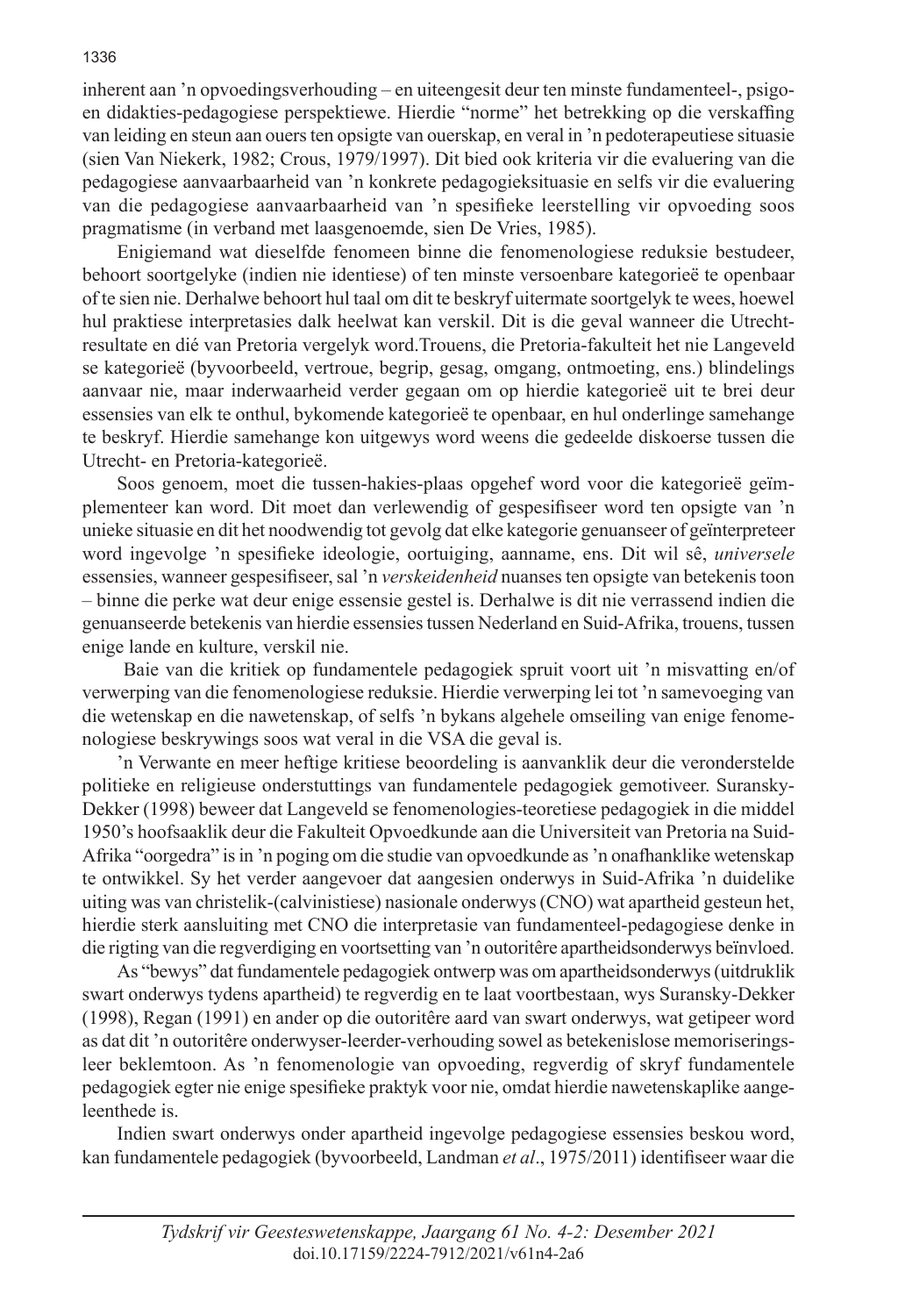onderwyser-leerder-*opvoedings*verhouding ontoereikend verwerklik word; psigopedagogiese kategorieë (byvoorbeeld Crous, 1984/1997) kan toon dat die gehalte van affektiewe, kognitiewe en normatiewe leiding te kort skiet; en didaktiese pedagogiek, direk met betrekking op onderwys, kan toon dat onvoldoende onderwys geïmplementeer word, maar min of geen *opvoedende* onderwys nie (sien Van der Stoep & Louw, 1979/2005).'n Outoritêre onderwyserleerder-verhouding en betekenislose memoriseringsleer is onaanvaarbaar te oordeel na die pedagogiese kategorieë, soos onthul deur fundamentele pedagogiek asook al die deelperspektiewe, en dus is dit nie moontlik dat hierdie kategorieë gebruik kan word om apartheidsonderwys of enige spesifieke praktyk te regverdig nie. Ongetwyfeld het daar onderrig en leer plaasgevind, maar nie noodwendig opvoedende onderwys en formatiewe leer nie.

Dit blyk dus dat die bevindinge van die Pretoria-fakulteit *heeltemal verwyderd* was van swart onderwys onder apartheid. Apartheidsonderwys is ontwikkel en geïmplementeer lank voor pedagogiese denke in die 1970's by die Pretoria-fakulteit gestalte gekry het. Dit is nie ontwerp of geregverdig deur pedagogiese bevindinge van die Pretoria-fakulteit nie. Nogtans word fundamentele pedagogiek in die kritiek getipeer as dat dit 'n outoritêre vorm van onderwys sou bevorder. Trouens, die volwassene-kind-verhoudingskategorieë van vertroue, begrip en gesag is onderling verweef en gee in die geheel aanleiding tot simpatieke, gesaghebbende leiding (wat niks met mag en beheer te doen het nie), in teenstelling met 'n outoritêre verhouding wat nie die belange van 'n kind eerste stel nie (sien Landman *et al*., 1975/2011). Ek stem egter wel saam met Beard en Morrow (1981), Suransky-Dekker (1998) en ander wat daarop gewys het dat daar 'n paar onoordeelkundige voorbeelde is van die beskrywing van 'n volwassenekind-verhoudingskategorie, wat ek ten opsigte van die realiteit van opvoeding as onvanpas beskou en nie in ooreenstemming met ander geopenbaarde kategorieë nie. Byvoorbeeld, in terme van die pedagogiese doelstruktuur, die beskrywing "being true to decisions regardless of their consequences" (Van Rensburg & Landman, 1988:xxix). 'n Verbintenis tot keuses, waardes en oortuigings is weldeeglik noodsaaklik, maar 'n gedweë aanvaarding daarvan in plaas van 'n bereidwillige gehoorsaamheid is nie. Gedurende die tyd wat ek hierdie idees gedoseer het, het ek gevind dat die formulering gewysig moet word en dat die beste verwoording vir die beskrywing van verantwoordelike, onbevange verbintenis soos volg is: "being committed to but not enslaved by …" (Schmidt, 1973:21).

Ek is van mening dat Suransky-Dekker (1998) se bewering van 'n teenstrydigheid tussen Langeveld se teoretiese pedagogiek en die fundamentele pedagogiek van die Pretoria-fakulteit vals is. Byvoorbeeld, dit kom my voor dat sou die kategorieë van elkeen vertaal word, sê nou maar in Engels, en vergelyk word, dit ononderskeibaar sou wees. Soos reeds genoem, is die ontledings van die Pretoria-fakulteit in baie gevalle inderwaarheid 'n uitbreiding van talle van die essensies soos deur Langeveld geopenbaar.

In Suransky-Dekker (1998) se studie word fundamentele pedagogiek in 'n meer genuanseerde lig beskou as die voorheen, meer politieke, kritiese beoordelings van die vroeë en laat 1980's; derhalwe volg daar nou 'n meer intensiewe en gedetailleerde beskouing van haar tiperings van fundamentele pedagogiek.

### **'n Nadere beskouing van Suransky-Dekker se tiperings van fundamentele pedagogiek**

Die vroeë kritiek op fundamentele pedagogiek was deurtrek van politieke retoriek wat dikwels 'n kwetsende ondertoon gehad het. Selde was daar 'n kritiek gerig op die bevindinge van fundamentele pedagogiek met uitsondering van pedagogiese gesag, wat dikwels verkeerdelik getipeer is as met die betekenis van 'n outoritêre in plaas van gesaghebbende volwassenekind-verhouding.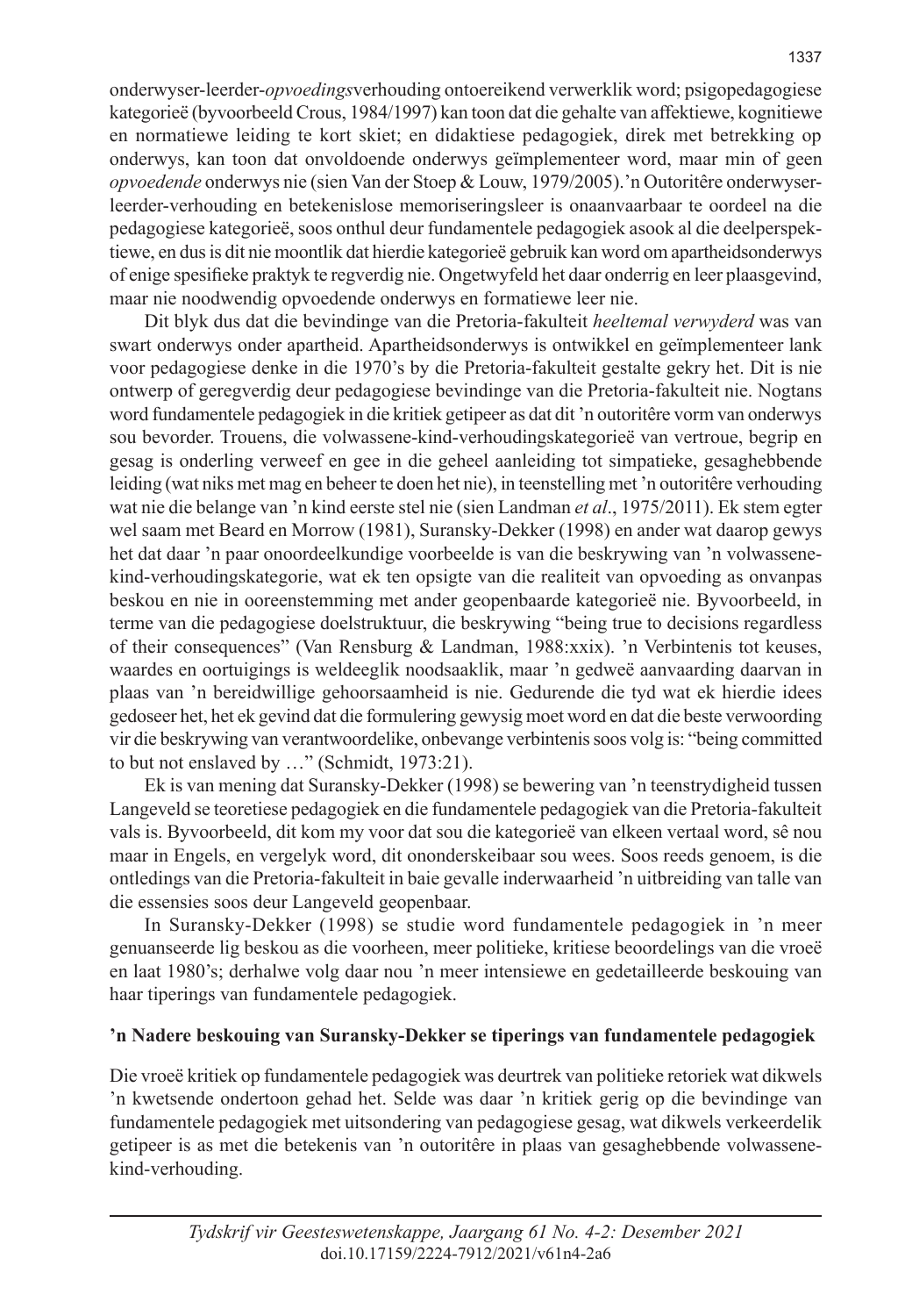Suransky-Dekker (1998) se studie bied 'n baie nuttige perspektief op fundamentele pedagogiek deur dit te beskou as die gevolg van die oordrag van Langeveld se teoretiese pedagogiek na Suid-Afrika, waar dit geherinterpreteer en gevorm is om by apartheidsonderwys in te pas. Alhoewel hierdie stelling aanvegbaar is en verder bespreek word, is dit "nuttig" omdat dit ons in staat stel stel om Langeveld se pedagogiek as 'n maatstaf te gebruik om fundamentele pedagogiek krities met sy teorie te vergelyk. Dit sal aangedui word dat die twee "teorieë" in wese dieselfde is, hoewel daar verwag kan word dat die essensies wat dit gemeen het effens verskillende nuanses van betekenis sal verkry, sonder dat dit ingevolge 'n persoon se ideologieë, oortuigings, ens., verwring of tot niet gemaak word.

Suransky-Dekker (1998:11) stel dit soos volg:

[s]ince fundamental pedagogics can be traced to the work of … Langeveld, there appears to be a puzzling contradiction between the meaning Langeveld's theory took on in Holland (framed in a liberal and humanistic context) and South African fundamental pedagogics (framed in a racist apartheid education context).

En 'n paar bladsye verder beweer sy dat sy vasgestel het dat:

(i) fundamental pedagogics was not a South African invention, but that nonetheless (ii) Langeveld's theory was used to legitimize it as it took on different political, philosophical and educational meaning in the South African context, and that (iii) the increasingly divergent context of ethnic-nationalist imperatives in South Africa led fundamental pedagogics to assume a meaning much at odds with its Dutch roots. (1998:18)

In die aanhalings hier bo word die woord "teorie" deur Suransky-Dekker geïnterpreteer om voorskrifte vir praktyk te beteken, wanneer dit inderwaarheid op 'n openbaarmaking en beskrywing dui van die essensiële strukture van of voorvereistes vir die handeling om 'n kind tot volwassenheid op te voed; dit wil sê, dit is 'n wetenskaplike aangeleentheid en is nie gemoeid met 'n nawetenskaplike spesifisering van hierdie essensies volgens die een of ander leerstelling, hiërargie van waardes, kulturele/politieke konteks, ens., nie. Gevolglik het die geopenbaarde essensies in Langeveld se teoretiese pedagogiek en in fundamentele pedagogiek dieselfde betekenis – dit openbaar en beskryf die essensies van die opvoeding van 'n kind as een en dieselfde fenomeen en daar is geen "puzzling contradiction" of "being at odds with its Dutch origins" nie. Hierdie betekenis van "teorie" as 'n wetenskap voorveronderstel 'n fenomenologiese tussen-hakies-plaas, byvoorbeeld van 'n liberale en humanistiese raamwerk, 'n rassistiese apartheidsonderwysraamwerk, of enige ander raamwerk. Dit is binne hierdie (nawetenskaplike) raamwerke dat 'n "verrassende teenstrydigheid" kan ontstaan, maar nie binne die fenomenologiese beskrywings van Langeveld en fundamentele pedagogiek nie. Om hierdie redes was daar ook geen behoefte vir fundamentele pedagogiek om Langeveld se teorie vir regverdiging (as 'n nawetenskaplike voorskrif van beleide van enige aard) te gebruik nie; laasgenoemde is nie wat fundamentele pedagogiek is of beweer om te wees nie.Trouens, hierdie tipe verwarring vorm die kern van bykans alle kritiek op fundamentele pedagogiek. Dit is moeilik om te bepaal hoe Suransky-Dekker se narratief ten opsigte van die "verwringing" van Langeveld se pedagogiek deur fundamentele pedagogiek moontlik kan wees sonder samevoeging van die wetenskap en die nawetenskap:

… [T]he problem with Langeveld's theory for the South African context at that time is that  $-$  if adopted unconditionally  $-$  it would have signified a departure from religious doctrine in favor of an essentially atheist and phenomenology based theory of education. Langeveld had suggested that instead of looking to religion for guidance in a scientific

1338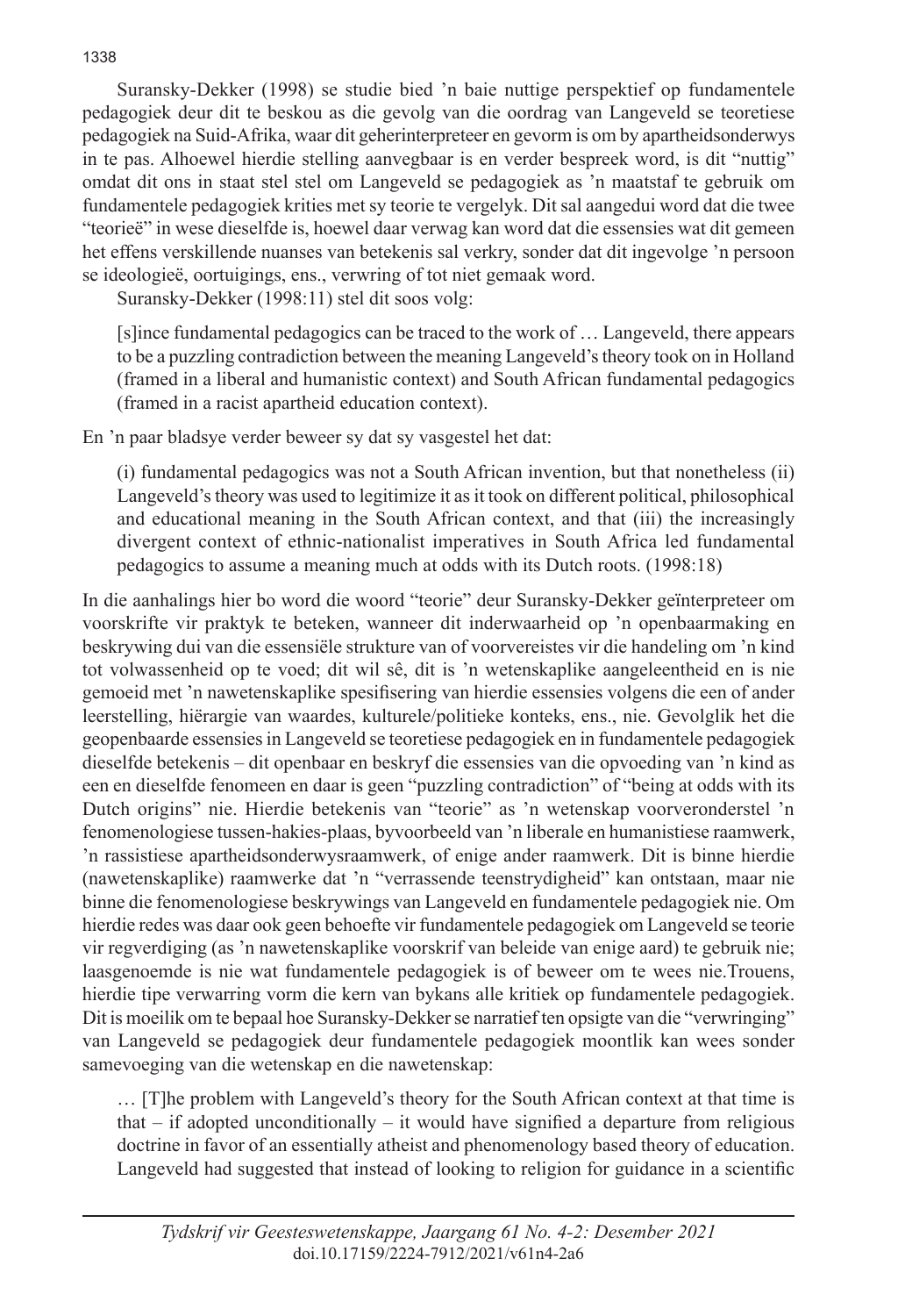study of what does (but also what *should*) happen when children are raised, we should acknowledge the existence of a pedagogical reality which can be scientifically captured in pedagogy as an autonomous and practical science.This pedagogic reality contained a set of norms which preceded any moral or religious norms with which parents could identify. Hence, it was a field of interest which was related to social and human sciences, but was indeed also seen as an autonomous field with objectives and assumptions which were distinctly pedagogical. (Suransky-Dekker, 1998:170)

Beide Langeveld se teorie en fundamentele pedagogiek is gemoeid met die openbaarmaking van die essensiële strukture van opvoeding en nie of hul bevindinge ooreenstem met of afwyk van enige spesifieke leerstelling nie, omdat enige tipe leerstelling juis een van vele dinge is wat tussen hakies geplaas word.

Maar wat het die Fakulteit Opvoedkunde van Pretoria nou eintlik van Langeveld "oorgeneem"? In hoofsaak was dit sy voorstel dat die opvoedingsfenomeen bestudeer kan en behoort te word vanuit hierdie realiteit self in plaas van uit ander perspektiewe, soos 'n psigologiese of ideologiese perspektief, in soverre hierdie outonome opvoedingsrealiteit enige spesifieke teorie of ideologie voorafgaan. Suransky-Dekker (1998:170-171) verstaan dit egter nie so nie en is van mening dat:

Langeveld's idea of pedagogic autonomy offered a solution to [post World War Dutch] … parents who looked for non-religious moral guidelines when raising their children. His research directed their search to distinct pedagogic norms that could replace the guidelines that had been offered by religious doctrines. At the same time, those parents who felt comfortable with religion … could also now rest assured in the knowedge that their actions could be sanctioned not only by their religion but also in a 'neutral' and 'scientific' way.

#### En:

Whereas Langeveld's pedagogy affirmed different religious and ideological diversity in a society that had rejected totalitarianism in favour of social democracy …, fundamental pedagogics affirmed apartheid in a society which was politically dominated by those who had adopted totalitarianism framed in a CNE mode. (1998:184)

Derhalwe kom Suransky-Dekker tot die gevolgtrekking dat:

The arrival of Langeveld's theory in South Africa ... came at a very opportune time. The timing was perfect, as it presented Afrikaners with the opportunity to develop educational thinking in such a way that their long-cherished ideal of CNE could be implemented. What was needed was an academic justification for CN, especially in the field of teacher education, as teachers now needed to be groomed in a new CNE mode. (1998:169)

Dit is betreurenswaardig dat hierdie twyfelagtige narratief van die "tydigheid" van die oordrag van Langeveld se pedagogiek van Nederland na Suid-Afrika ten einde die beleide van CNO onder apartheid akademies te regverdig, na my mening 'n onuitwisbare stempel gelaat het op die geskiedenis van Langeveld se pedagogiek. Fundamentele pedagogiek (soos in die geval van Langeveld se teoretiese pedagogiek) is beperk tot 'n essensie-analise van (dit wil sê, oftewel voorvereistes vir) 'n opvoedingsituasie wat enige plek te eniger tyd kan voorkom, ongeag die spesifieke ideologiese, religieuse of ander verbintenisse van 'n opvoeder. Gevolglik kan nóg Langeveld se pedagogiek nóg fundamentele pedagogiek enige spesifieke religieuse, politieke of ander nawetenskaplike aangeleentheid steun. Op stuk van sake, indien onderrig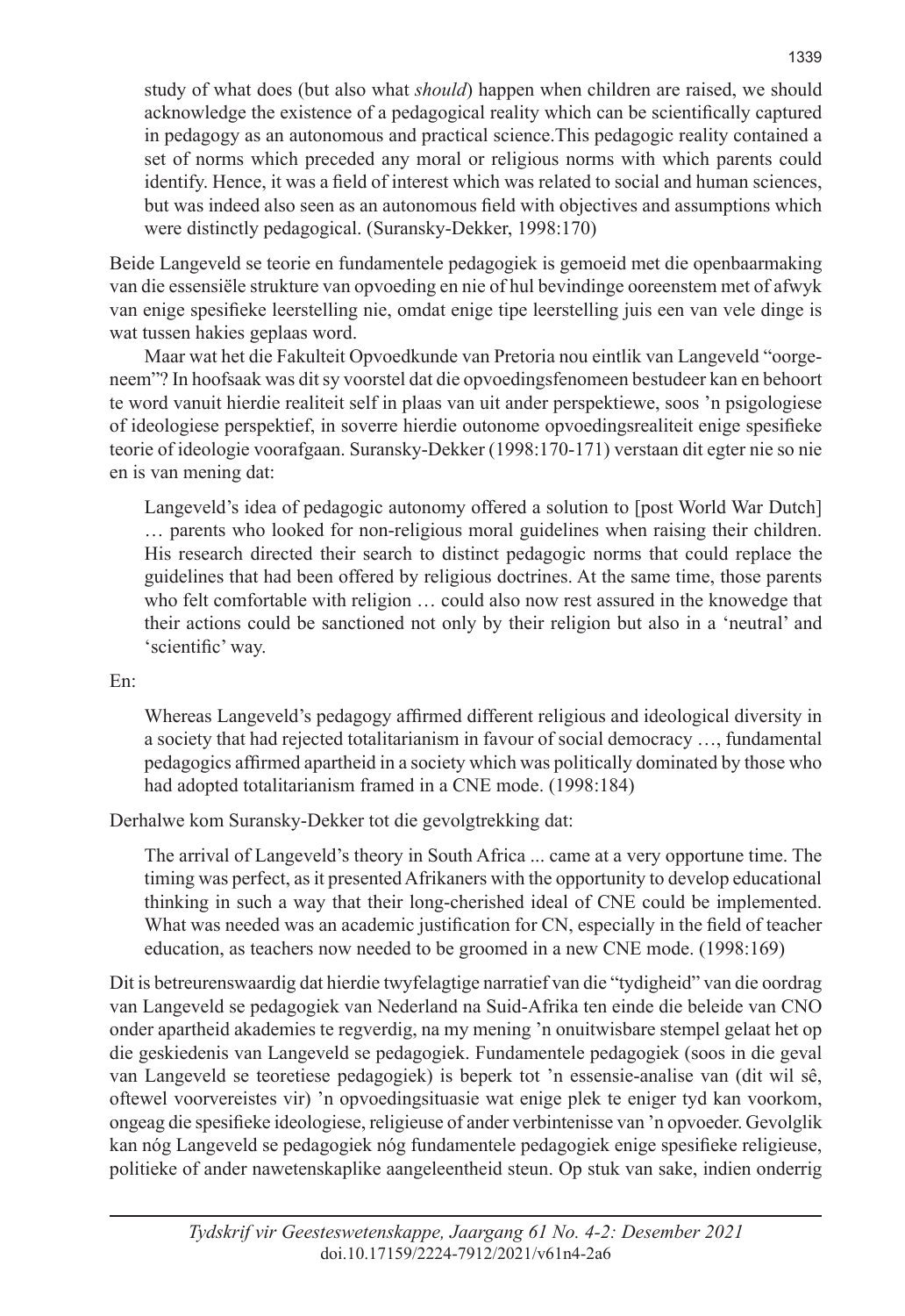'n opvoedingsfenomeen is wat universeel by mense voorkom, kan enige spesifieke ideologie dan nie 'n essensie of voorvereiste wees nie, maar die feit dat daar *een of ander* ideologie moet wees wat dit rig, is noodsaaklik. Om hierdie rede kan gesê word dat pedagogiese norme (dit wil sê, essensies) noodsaaklik, maar nie voldoende is vir opvoeding om plaas te vind nie. My finale kommentaar oor Suransky-Dekker (1998) se vergelyking, is die betekenis van "die self" in Langeveld se pedagogiek en in fundamentele pedagogiek. Dit is 'n duidelike voorbeeld van die samevoeging van 'n "wetenskaplike" en "nawetenskaplike" perspektief:

It becomes clear that whilst the self in fundamental pedagogics looks – at first glance – exactly like Langeveld's self and even explicitly claims to refer to an individual self, its contextualisation in Christian National Education policy and apartheid politics effectively made that an impossibility. Instead, fundamental pedagogics implies the existence of an ethnic-nationalist and collective self. This has tremendous consequences for education, as the emphasis shifts from raising an individual and unique child (Langeveld's idea) whose identity is pre-fixed in ethnic-nationalist style (as implied in fundamental pedagogics). (1998:201)

Die fundamentele grondslag van die idee van die self wat in fundamentele pedagogiek en in alle deelperspektiewe voorkom, is 'n verwoording van 'n eksistensieel-fenomenologiese, filosofiese kinderantropologie wat 'n kind as in-die-wêreld-wees openbaar, wat gelyktydig en wedersyds, as intensionaliteit, oop is vir en gerig is op die wêreld. Hierdie twee momente van intensionaliteit – die oop wees vir, en die gerigtheid op die wêreld – vind aansluiting by Langeveld se denkbeeld dat 'n kind afhanklik is van en verbind is tot opvoeding (openheid as om uit die opvoeding [wêreld]betekenis te ontvang), en om self iemand te wil wees (gerigtheid as om betekenis te verleen aan die opvoeding [wêreld]). 'n Individu se verantwoordelike vryheid kom ook deurgaans in die pedagogiese literatuur van die Pretoriafakulteit voor en blyk veral duidelik in 'n ortopedagogiese situasie, meer bepaald 'n pedoterapeutiese een, waar 'n konkrete, unieke individu in 'n problematiese opvoedingsituasie op die voorgrond is. Op die vlak van fundamentele pedagogiek (dit wil sê, op 'n wetenskaplike vlak) is die konkrete nuanses wat hierdie antropologiese kategorieë spesifiseer, "oop" (konteks-/ inhoudsloos) en dit bly onaktief tot dit deur 'n spesifieke lewensfilosofie, ens. (nawetenskaplike vlak), verlewendig word.

Fundamentele pedagogiek word daarvan beskuldig dat dit nie-essensies soos 'n oordrewe outoritêre volwassene-kind-verhouding voorskryf of dat dit apartheidsonderwys regverdig, wat in werklikheid op swart onderwys onder apartheid neerkom. Swart onderwys is ingestel voor fundamentele pedagogiek gestalte gekry het en watter outoritêre regering het nodig om enigiets te regverdig of as geldig te verklaar? Hierdie beleide weerspieël ideologiese voorskrifte wat fundamentele pedagogiek nie in staat was om te bied nie en duidelik nie ten doel gehad het nie. Buitendien, selfs al wou dit, kon dit nie swart onderwys tydens apartheid regverdig nie, omdat dié onderwys eenvoudig as pedagogies ontoereikend beskou sou word; dit wil sê, dit sou nie aan die vereistes voldoen van die pedagogiese norme (essensies) wat voorvereistes en riglyne is vir die bewerkstelliging en handhawing van 'n pedagogiese volwassene-kindverhouding, asook wat as kriteria kan dien vir die evaluering van die pedagogiese gehalte en toelaatbaarheid van enige spesifieke geval van "opvoeding" nie. Dit kan ook gebruik word om 'n spesifieke leerstelling van opvoeding pedagogies te evalueer, soos pragmatisme, kommunisme en so meer (sien De Vries, 1985).

Vervolgens bied ek my kommentaar oor Hoadley se beskouing van fundamentele pedagogiek aan.

### 1340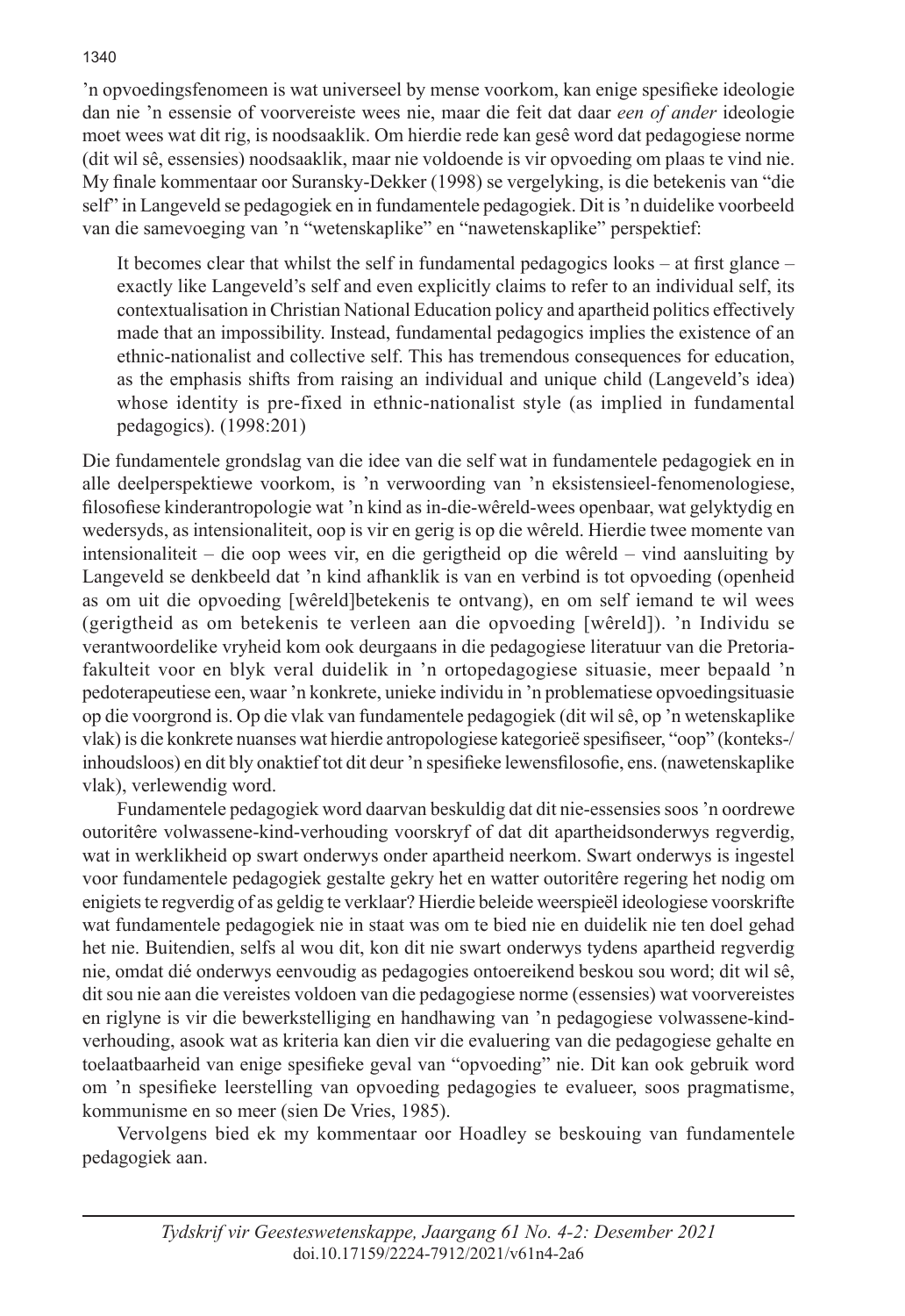# **'n Nadere beskouing van Hoadley se tiperings van fundamentele pedagogiek**

Hoadley (2018:57) se kort opsomming van hierdie vroeë kritiek op fundamentele pedagogiek is soos volg:

It was argued that it was inaccessible and mystifying (Reagan, 1990); not amenable to rational challenges and critical scrutiny (Parker, 1981; Morrow, 1981); and inarticulate, conceptually confused and contradictory (Morrow, 1981; Enslin, 1988).The most prominent critique, however, was political, the objection to the presentation of FP as a 'science', 'a theoretical discourse from which the political has been exorcised' (Enslin, 1990:86).…Enslin critiqued the notion of bracketing or epoche: 'By excluding the political as a legitimate dimension of theoretical discourse, fundamental pedagogics offers neither a language of critique nor a language of possibility'. (1990:78)

Hierdie besorgdheid van Enslin dat die politiek van die bevindinge (essensies) van fundamentele pedagogiek uitgesluit is, is presies wat die Pretoria-fakulteit probeer bereik het en, inderwaarheid, die bewys dat die tussen-hakies-plaas suksesvol was. Die politiek is 'n geldige dimensie van opvoedkundige diskoers, maar is 'n nawetenskaplike aangeleentheid. Ongelukkig kom dergelike ongegronde kritiek steeds algemeen voor.

Hoadley (2018) beskou fundamentele pedagogiek vanuit 'n kurrikulumperspektief, en politieke tiperings is minder op die voorgrond. Verder, in plaas daarvan om na 'n sogenaamde apartheidsonderwys in die breë te verwys, is haar fokus meer direk op swart onderwys tydens apartheid.

Ten opsigte van die beweerde outoritêre onderwyser-leerder-verhouding, die voorkoms van memoriseringsleer, en betekenislose klasdeelname, noem sy die volgende:

Often this is attributed to the dominant philosophies underpinning apartheid education – Christian National Education (CNE) … and the philosophy of 'fundamental pedagogics'. …Looking at the small number of empirical studies, I suggest the dominant classroom practices can be explained in relation to structural, material and cognitive resources and restraints facing black schools at the time which rendered policy programmes ineffective. (Hoadley, 2018:56)

Hoadley se bewering dat die outoritêre en memoriseringsleeraspekte van swart onderwys onder apartheid hoofsaaklik bepaal is deur politieke regeringsbesluite blyk meer oortuigend te wees, as verskeie, meestal veronderstelde, eienskappe van fundamentele pedagogiek (Suransky-Dekker, 1998). Trouens, sedert die aanvang van die golf van kritiek teen fundamentele pedagogiek, is dit deur Beard, Enslin en Morrow (1981:21) gestel dat "[t]his paper cannot be said to have shown that Pedagogics has an influence on educational policymaking and practice in this country" en soos Hoadley (2018:60) dit stel, was die invloed daarvan waarskynlik gering. Hoadley (2018:59) stel dit soos volg:

If one sets aside the dominant political critique … it is possible to interpret FP in a different way. … Eliminating the political from the process of scientific consideration may arguably make subsequent reflection on the life-world and political and social action more meaningful.

En vervolgens sê sy:

The understanding of knowledge or content in relation to FP may in some ways explain its rejection on political grounds – it left out 'real', contextual, everyday knowledge, and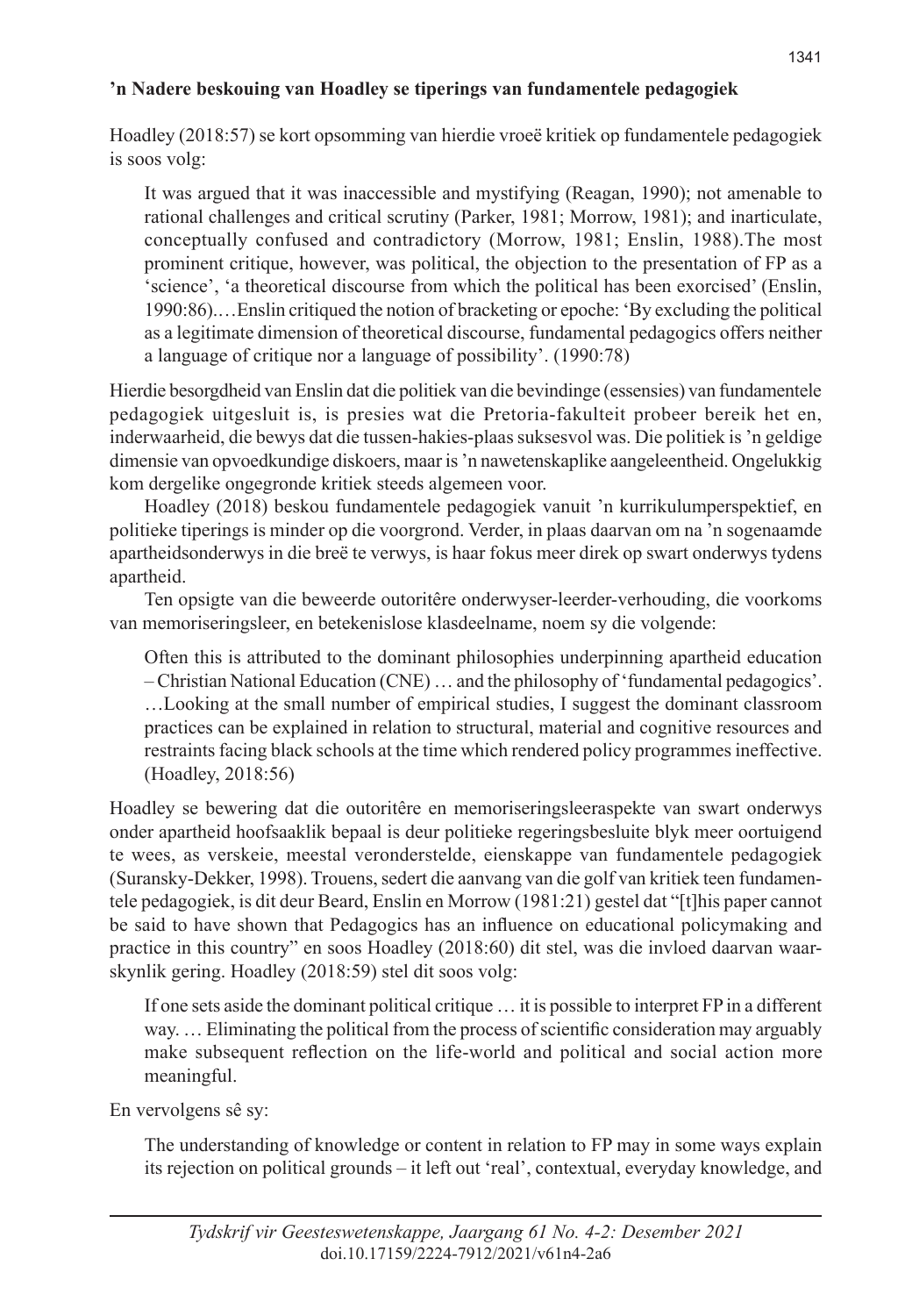was thus construed as apolitical, conservative and socially blind. Under apartheid, amongst liberal academics in a highly politicized environment, where education was seen as key to liberation, this was anathema. (2018:60)

En laastens:

It is doubtful then that FP fundamentally shaped and defined pedagogic practice under apartheid. Even in relation to teacher education, the more ideological aspects are more likely to have inhered in Christian National Education rather than FP, and it could be the tight coupling of the two that generated more heat towards FP than perhaps it warranted. (2018:61)

In die bostaande kommentaar bied Hoadley nie so 'n uitgesproke politieke beoordeling van fundamentele pedagogiek aan nie en suggereer sterk dat die politieke kritiek daarop dalk onverdiend was. Nogtans, gegewe dat dié wat betrokke was by die praktykbeoefening van fundamentele pedagogiek by die Pretoria-fakulteit veranker was in die kultuur van christelike nasionalisme en die opvoedkundige beleide daarvan, is dit maklik om te aanvaar dat daar 'n "tight coupling" van fundamentele pedagogiek en CNO moet wees. Ten einde egter fundamenteel-pedagogiese navorsing te kan doen, moet CNO (soos ook ander ideologieë) tussen hakies geplaas word en hierdie tussen-hakies-plaas hou die twee onverbind. Die "wetenskaplike" praktyk van fundamentele pedagogiek kom slegs voor wanneer die fenomenologiese reduksie (tussen-hakies-plaas) van krag is.

Om die metodologiese handeling van tussen-hakies-plaas nie in gedagte te hou wanneer fundamentele pedagogiese studies gelees word nie, blyk die kern te vorm van 'n wanbegrip betreffende wat fundamentele pedagogiek bedoel om te wees al dan nie. Die fenomeen soos bestudeer deur fundamentele pedagogiek is beslis normatief in ten minste twee betekenisse: die essensies en strukture van 'n volwassene-kind-opvoedingsverhouding is voorvereistes vir wat gedoen moet word om hierdie verhouding tot stand te bring en te handhaaf, en dus is dit "norme" in die sin dat dit die interaksie tussen 'n volwassene en 'n kind bepaal; maar dit is ook normatief in die sin dat hierdie handeling deur 'n spesifieke voorstelling van volwassenewees gelei word. Die spesifieke inhoud van hierdie voorstelling word wel deur 'n bepaalde ideologie, siening, ens., verskaf en NIE deur fundamentele pedagogiek nie.

Die realiteit van opvoeding word gewoonlik benader as onderwys ingevolge een of ander leerstelling (byvoorbeeld, marxisme, idealisme, christelike nasionalisme), dit wil sê, met die tussen-hakies-plaas. Sonder die tussen-hakies-plaas kan daar slegs op lukrake wyse, indien ooit, na die essensies van die realiteit van opvoeding deurgedring word. Die fenomenologiese metode, soos bo beskryf, is ontwerp om sodanige essensies te openbaar en te beskryf. Verder maak die opheffing van die tussen-hakies-plaas dit ook uiters moeilik om onderskeid te tref tussen opvoeding ('n tipe positiewe vorming) en positiewe vorming in die algemeen.

Ten slotte is daar melding gemaak van wetenskap en nawetenskap, van 'n teorie *van* opvoeding (om essensies fenomenologies te openbaar en te beskryf) en 'n teorie *vir* opvoeding (om beleide en handelinge ideologies voor te skryf). 'n Wesenlike verskil tussen hierdie twee teorieë is dat die tussen-hakies-plaas in die eerste geval toegepas en in die tweede geval opgehef word. Veel van die kritiek op fundamentele pedagogiek spruit direk uit die samevoeging van die twee.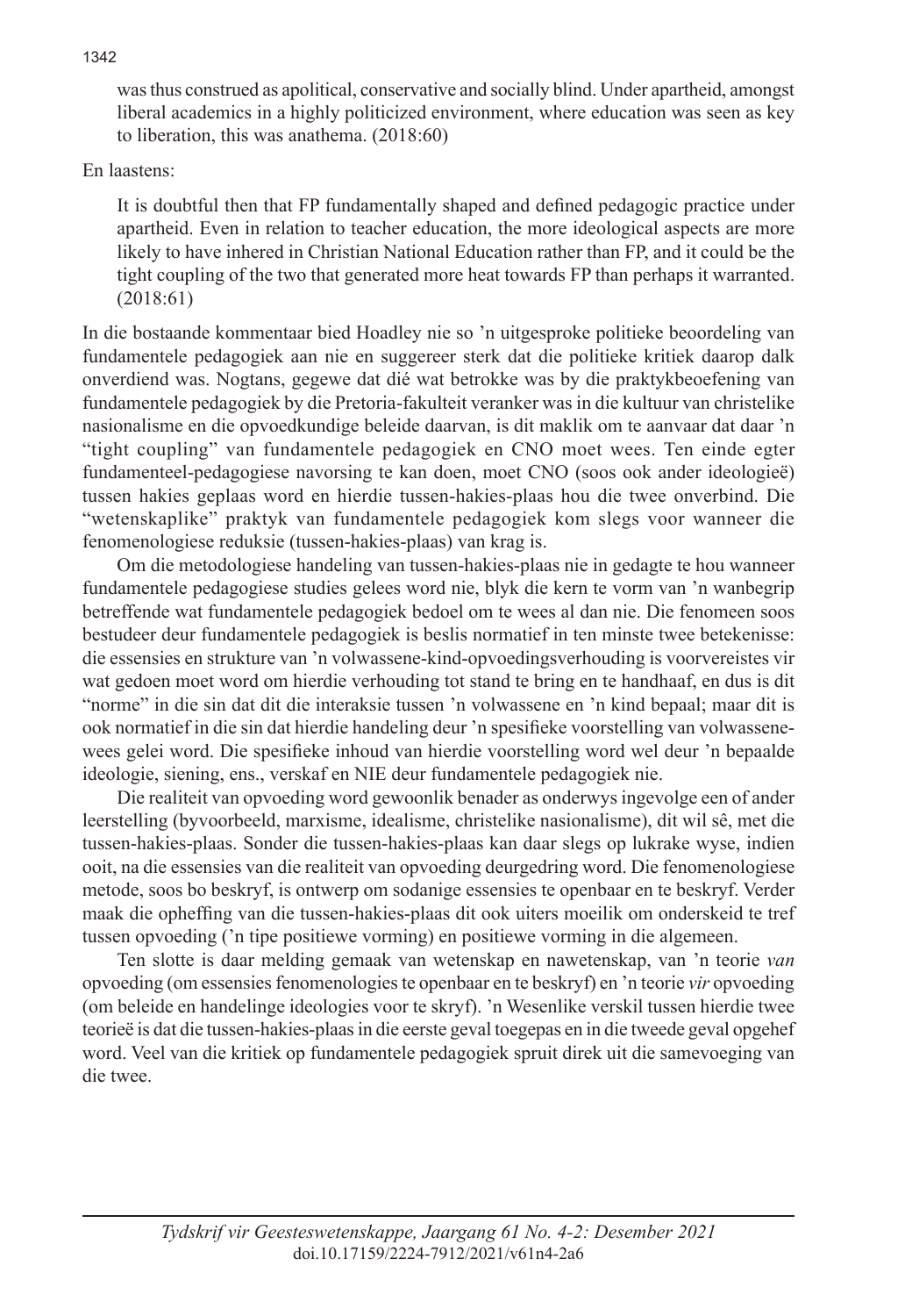### **Slotopmerkings**

Die kritiek op fundamentele pedagogiek skep die indruk dat die Fakulteit Opvoedkunde aan die Universiteit van Pretoria sterk daarop gefokus het om apartheidsonderwys te verdedig en te regverdig, en dat hul pogings weinig meer as net 'n weerspieëling was van die religieuse en politieke agendas van christelike nasionalisme. Met die eerste oogopslag lyk die geloofwaardigheid van hierdie kritiek dalk voor die hand liggend; die lede van die Pretoria-fakulteit gedurende daardie tyd was waarskynlik "goeie landsburgers" verbind tot die heersende ideologieë van hul samelewing.

In teenstelling met hierdie kritiek was my persoonlike ondervinding in 1980 van die Pretoria-fakulteit dat hul gepoog het om die studie van opvoeding as 'n outonome wetenskap, sonder enige ideologieë, te bevorder. Die publikasies van hul resultate verskaf geen gronde vir die genoemde kritiek nie. In navolging van Langeveld se voorstel het die primêre benadering van die Pretoria-fakulteit die fenomenologiese metode behels, wat bedoel was om universele essensies van die opvoedingsfenomeen te openbaar en te beskryf, terwyl daar terselfdertyd met die tussen-hakies-plaas nagegaan is vir enige verwringende invloede van geloofsoortuigings, politieke beleide, en vele ander vooroordele.

Twee redes waarom die universele essensies voortspruitende uit die fenomenologiese studies van die Pretoria-fakulteit (en van Langeveld) nie enige bepaalde geloofsoortuiging of ideologie kan behels nie, is eerstens omrede hul metode spesifiek probeer om die moontlik vertroebelende en verwringende invloede van bepaalde ideologiese verbintenisse, ens., rakende hierdie essensies te negeer, en tweedens omrede die realiteit van opvoeding self, as 'n universele menslike gebeurtenis, ontelbare ideologieë moet akkommodeer en dus nie enige *spesifieke* een kan voorskryf nie – hoewel opvoeding, as 'n normatiewe realiteit, gerig moet word deur 'n voorstelling van wat behoort te wees, soos genuanseer deur *een of ander* spesifieke ideologie.

Soos ek reeds in hierdie artikel genoem het, is die meeste van die kritiek op fundamentele pedagogiek 'n samevoeging van "teorie" en praktyk, wetenskap en nawetenskap, vorm en inhoud, ens. Hierdie vermengings spruit meestal voort uit 'n gebrek aan begrip of 'n verwerping van die fenomenologiese tussen-hakies-plaas. Dit kan lei tot kritiek op fundamentele pedagogiek dat dit byvoorbeeld 'n spesifieke outoritêre onderwyser-leerder-verhouding, memoriseringsleer en betekenislose leer voorstel en dat dit 'n bepaalde politieke perspektief weglaat. Fundamentele pedagogiek is nie in 'n posisie om enige inhoud vir praktykbeoefening voor te stel nie en dit is nie die doel daarvan nie. Dit beskryf wel essensies wat praktykbeoefening vir 'n opvoeder kan duidelik maak omdat, in 'n aktiwiteit soos opvoeding, essensies inderwaarheid vir 'n opvoeder voorvereistes en dus riglyne vir handeling bied ten einde 'n volwassene-kindopvoedingsverhouding in die eerste plek tot stand te bring.

Wat ondersoek en krities beoordeel behoort te word, indien nodig, is die toereikendheid van hul beskrywings van die essensies of kategorieë, hul onderlinge samehange en, bowenal, die mate waarin dit blyk 'n akkurate verwoording te wees van die realiteit van opvoeding self.

Alles in ag genome, is miskien die grootste verlies weens hierdie aanvegbare kritiek dat generasies se voortgesette bydrae tot die studie van opvoeding, as 'n outonome wetenskap met die doel om ons begrip van die aard van die begeleiding van 'n kind tot volwassenheid te bevorder, onderbreek is, indien nie algeheel verhoed is nie. Dit blyk ook dat boeke, tesisse, ens., oor fundamentele pedagogiek, gedoem is om stof te vergader op biblioteekrakke. Ek vind dat die fenomenologiese resultate van die Pretoria-studies 'n skatkis van insigte bied. Dit is jammer dat dit bykans uitsluitlik veroordeel en selfs misken word weens twyfelagtige politieke tiperings van hierdie resultate. Om al die bostaande redes het ek in die verlede die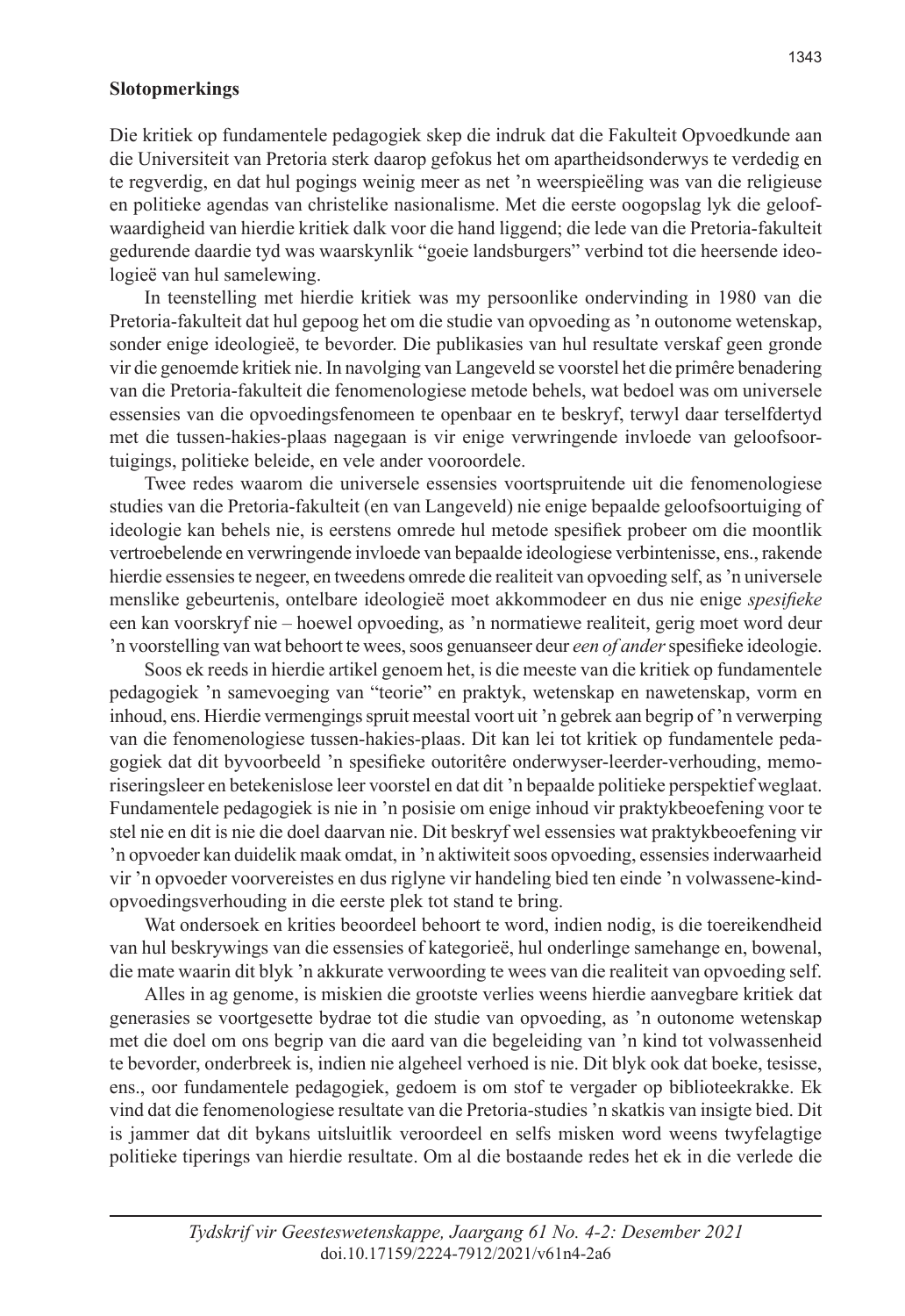prestasies ten opsigte van fundamentele pedagogiek aan die Universiteit van Pretoria onapologeties verdedig, en gaan ek voort om dit steeds te doen.

# **BIBLIOGRAFIE**

- Basson, NJS *et al*. 1985/1994. *Lesontwerp/Designing a lesson.* Johannesburg: Juta & Kie. Engelse vertaling:http://www.georgeyonge.net/node/93.
- Beard, PNG, Enslin, PA & Morrow, WE. 1981. Pedagogics: Its influence on educational policymaking and practice in South Africa. In Beard, PNG & Morrow, WE (eds). 1981. *Problems of pedagogics.*  Durban: Butterworths.
- Beard, PNG & Morrow, WE (eds). 1981. *Problems of pedagogics.* Durban: Butterworths.
- Bos, J. 2011. *M.J. Langeveld: Pedagoog aan de hand van het kind.* Amsterdam: Boom.
- Crous, SFM. 1979/1997. Pedoterapeutiese begeleiding van die affektief-versteurde kind/Pedotherapeutic guidance of the affectively disturbed child. Ongepubliseerde DEd-tesis. Universiteit van Pretoria. Engelse vertaling: http://www.georgeyonge.net/node/10.
- Crous, SFM. 1984/1997. Persoonsvoltrekking: Psigopedagogiek vir Onderwysstudente/Personal actualization: Psychopedagogics for student teachers. Ongepubliseerde manuskrip. Engelse vertaling: http://www.georgeyonge.net/node/56.
- De Vries, CG. 1985. *Orientation in fundamental educational theory.* Stellenbosch: University Publishers & Booksellers.
- Enslin, P. 1988. The state of pedagogics. *Perspectives in Education,* 10(1):67-74. (Sien Hoadley, 2018:57).
- Enslin, P. 1990. Science and doctrine: Theoretical discourse in South African teacher education. In M Nkomo (ed.). *Pedagogy of domination: Toward a democratic education in South Africa.* Trenton, NJ: Africa World Press, pp. 72-92. (Sien Hoadley, 2018:57).
- Fakulteit Opvoedkunde. 1980/2000. Die ontplooiing van die pedagogiekdenke in die verskillende deeldissiplines van die Fakulteit Opvoedkunde: 1930–1980/The historical development of pedagogical thinking in the various part-disciplines of the faculty of education at the University of Pretoria: 1930– 1980. *Pedagogiekjoernaal,* 1(2):1-232. Engelse vertaling**:** http://www.georgeyonge. net/node/115.
- Gerber, AE. 1972/2009. Die kategorie "in-die-welt-wees" en die betekenis daarvan vir die pedagogiekdenker: 'n Studie in fundamentele pedagogiek/The category "being-in-the-world" and its significance for pedagogical thinking: A study in fundamental pedagogics. *Pedagogiekstudies,* 71:1-100. Engelse vertaling**:** http://www.georgeyonge.net/node/106.
- Hoadley, U. 2018. *Pedagogy in poverty: Lessons from twenty years of curriculum reform in South Africa.*  London: Routledge (veral hoofstuk 4). http://www.researchgate.net/publication/322732888.
- Kruger, RA & Yonge, George D. 2008. The significance of the concepts 'elemental' and 'fundamental' in didactic theory and practice. *Journal of Curriculum Studies,* 40(2):215-250. http://www. georgeyonge.net/node/84.
- Landman, WA, Roos, SG & Liebenberg, CR. 1975/2011. *Opvoedkunde en opvoedingsleer vir beginners/ Pedagogics as a science of education and doctrines for educating: A text for beginners.* Stellenbosch: Universiteitsuitgewers en -Boekhandelaars. Engelse vertaling: http://www.georgeyonge.net/ node/119.
- Langeveld, MJ. 1968. *Beknopte theoretische pedagogiek.* Groningen: Wolters-Noordhoff.
- Nel, BF. 1973. *Fundamental orientation in psychological pedagogics.* Stellenbosch: University Publishers & Booksellers.
- Oberholzer, CK. 1954. *Inleiding in die prinsipiële opvoedkunde*. Pretoria: J.J. Moreau.
- Pretorius, JWM. 1979/2017. *Opvoeding, samelewing, jeug: 'n Sosiopedagogiekleerboek/Education, society, youth: A sociopedagogic textbook.* Pretoria: J. L. van Schaik. Engelse vertaling**:** http:// www.georgeyonge.net/node/97*.*
- Reagan, T. 1990. Philosophy of education in the service of apartheid: The role of 'fundamental pedagogics' in South African education. *Educational Foundations,* (4)2:59-71.
- Schmidt, WHO. 1973. *Child development: The human, cultural and educational context*. New York: Harper & Row.